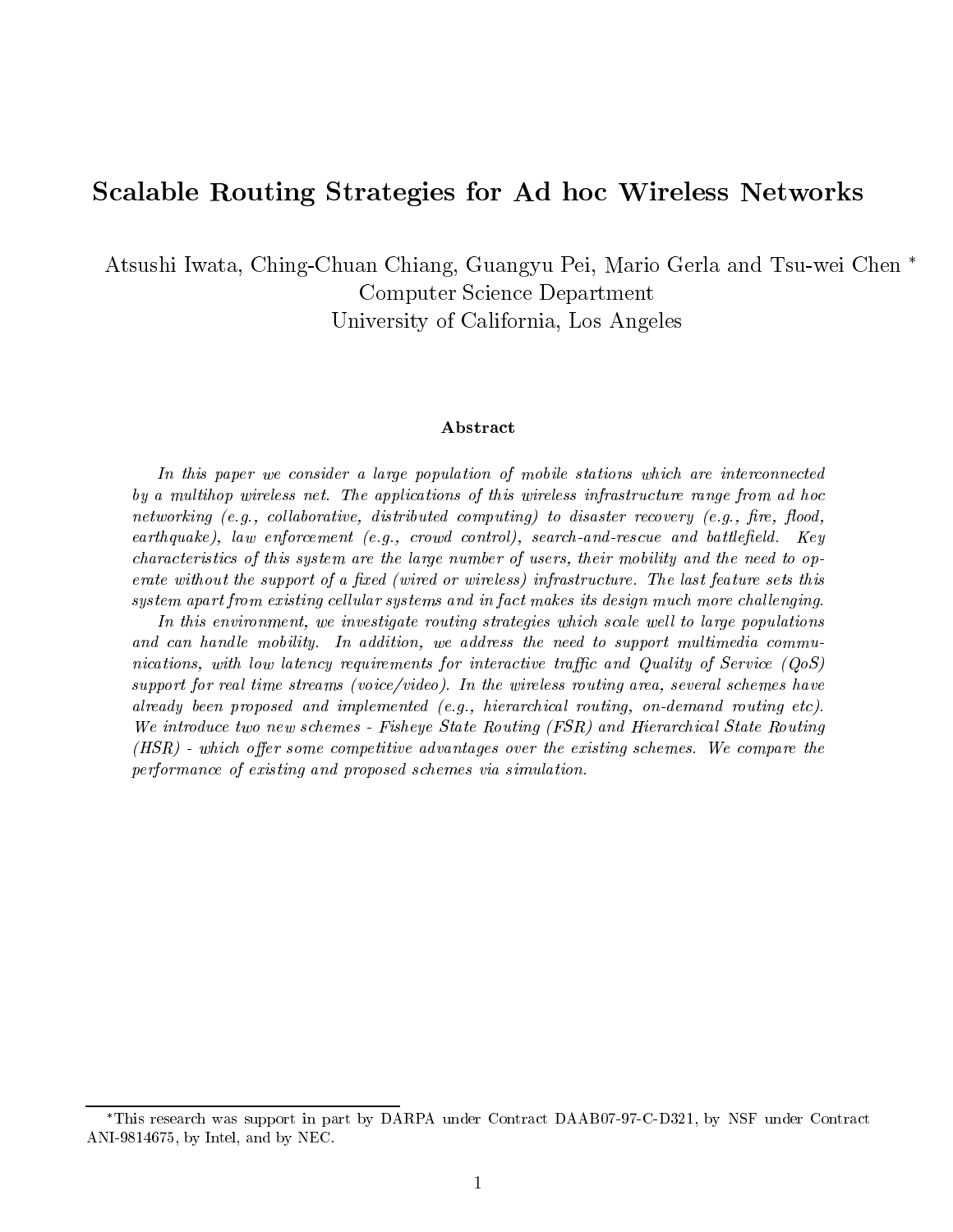### **Introduction** 1

In this paper we consider a large population of mobile stations which are interconnected by a multihop wireless network. A key feature which sets multihop wireless networks apart from the more traditional cellular radio systems is the ability to operate without a fixed, wired communications infrastructure, and to be rapidly deployed to support emergency requirements, short term needs and coverage in undeveloped areas.

The applications of this wireless infrastructure range from civilian (e.g., ad hoc networking for collaborative, distributed computing) to disaster recovery (e.g., fire, flood, earthquake), law enforcement (e.g., crowd control, search-and-rescue) and military (automated battlefield). Key characteristics of these systems are the large number of users, their mobility and the need to support multimedia communications. The last requirement stems from the fact that in mobile scenarios, human to human communications play a very important role (more than in traditional wired network scenarios). For example, in the battlefield the most critical applications are voice and imaging (albeit not the most bandwidth demanding). As a consequence, real time traffic support, with Quality of Service  $(Q_0S)$  constraints, is important, and so is multicasting, when the application calls for team collaboration. Another critical requirement is low latency access to distributed resources (e.g., distributed database access for situation awareness in the battlefield).

A fundamental assumption in "ad hoc routing" networks is that all nodes are "equal" and therefore any node can be used to forward packets between arbitrary sources and destinations. This assumption is realistic in military (battlefield, search and rescue) and civilian emergency situations. Most prior research is based on this assumption. We will also adopt it in this paper.

In this environment, we investigate several routing strategies with focus on solutions which scale well to large populations and can handle mobility. This problem is practically relevant since one can foresee that in the near future most of the commercial laptops and PDAs will be equipped with radios enabling them to form ad hoc \virtual" wireless networks. The problem is particularly challenging, because of the presence of both large number and mobility. If nodes are stationary, the large population can be effectively handled with conventional hierarchical routing. In contrast, when nodes move, the hierarchical partitioning must be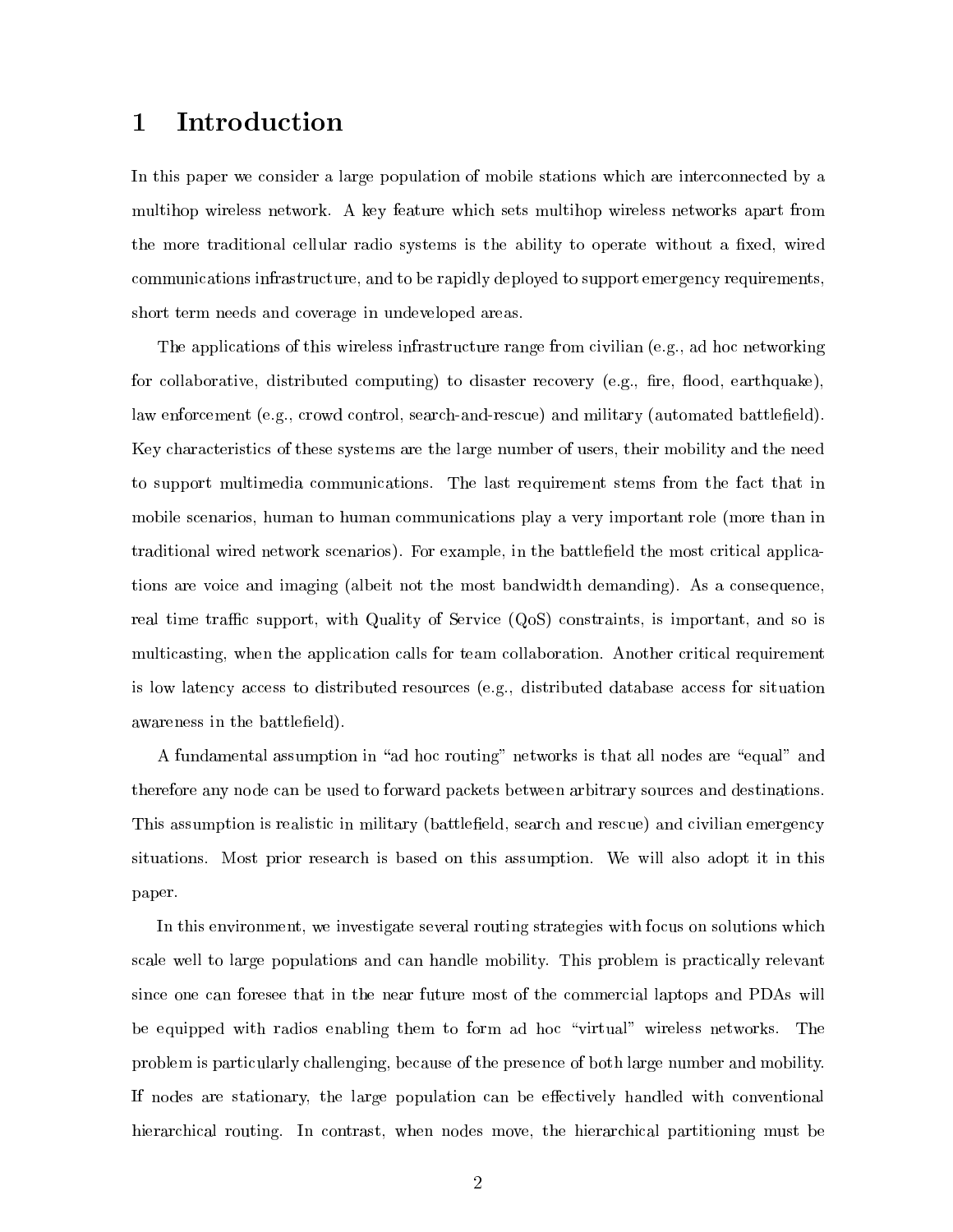continuously updated - a signicant challenge. Mobile IP [19] solutions work well if there is a fixed infrastructure supporting the concept of "Home Agent". When all nodes move (including the Home Agent) such a strategy cannot be directly applied.

In section 2 we review prior work in wireless scalable routing, focusing mostly on hierarchical routing and on-demand schemes. We then introduce, in section 3, two new schemes - Fisheye State Routing (FSR) and Hierarchical State Routing (HSR) - which overcome some of the previous limitations. In section 4 we present simulation results. Section 5 concludes the paper.

### $\overline{2}$ Background and prior work

Existing wireless routing schemes can be classied into three broad categories:

- (a) global, precomputed routing: routes to all destinations are computed a priori and are maintained in the background via a periodic update process. Most of the conventional routing schemes, including Distance Vector and Link State (LS), fall in this category.
- (b) on-demand routing: the route to a specic destination is computed only when needed.
- (c) flooding: a packet is broadcast to all destinations, with the expectation that at least one copy of the packet will reach the intended destination. Scoping may be used to limit the overhead of flooding.

In the sequel we focus in more detail on the first two categories, exposing their potential

#### 2.1 Global, precomputed routing schemes

Global, precomputed routing schemes can be subdivided into two further categories: flat and hierarchical.

#### 2.1.1Flat routing

In the "flat routing" category, many protocols have been proposed to support mobile adhoc wireless routing. Some proposals are extensions of schemes previously developed for traditional wired networks. For example, Perkins' Destination Sequenced Distance Vector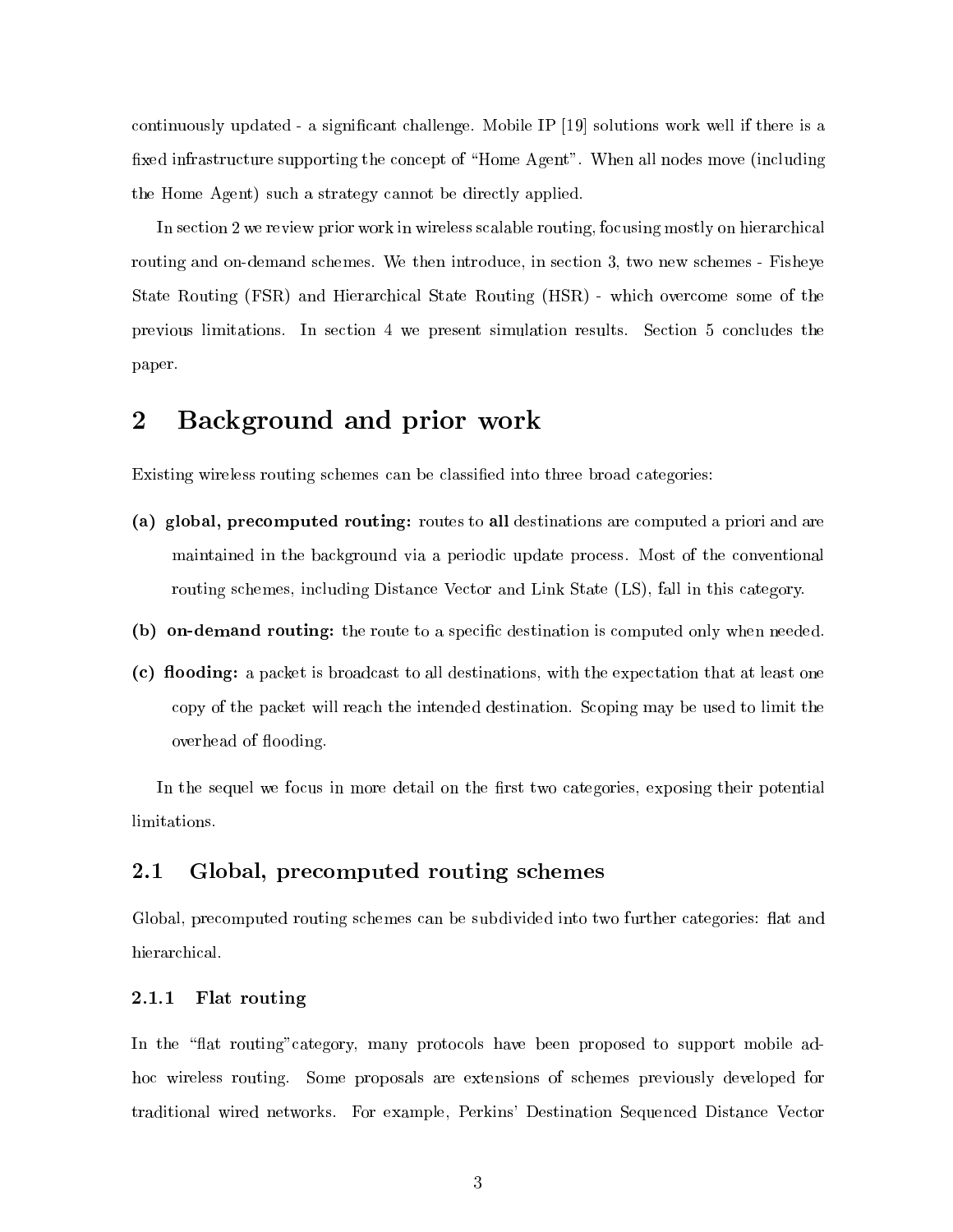(DSDV) [18] is based on Distributed Bellman-Ford (DBF), Garcia's Wireless Routing Protocol (WRP)  $[14]$  [15] is based on a loop-free path-finding algorithm, etc. In flat routing schemes each node maintains a routing table with entries for all the nodes in the network. This is acceptable if the user population is small. However, as the number of mobile hosts increases, so does the overhead. Thus, flat routing algorithms do not scale well to large networks.

To permit scaling, hierarchical techniques can be used. In the following section, we describe a hierarchical scheme recently proposed for wireless networks.

#### 2.1.2Hierarchical routing

The major advantage of hierarchical routing is drastic reduction of routing table storage and processing overhead. A hierarchical clustering and routing approach specically designed for large wireless networks was recently proposed in [1] [10]. The proposal addresses the link and network layers only, and is independent of the physical/MAC layer.

The network contains two kinds of nodes, endpoints and switches. Only endpoints can be sources and destinations for user data traffic, and only switches can perform routing functions. To form the lowest level partitions in the hierarchy, endpoints choose the most convenient switches to which they will associate by checking radio link quality. Autonomously, they group themselves into cells around those switches (cluster heads). This procedure is called "cell formation". Each endpoint is within one hop of the switch with which it is affiliated. The switches, in turn, organize themselves hierarchically into clusters, each of which functions as a multihop packet-radio network. First level cluster heads organize to form higher-level clusters, and so on. This procedure is called "hierarchical clustering". (A switch is a 0th level cluster). As nodes move, clusters may split or merge, altering cluster membership.

To support data transfer between mobile nodes, it is necessary to keep track of their locations. To this end both paging and query/response are used in conjunction with a location manager. Each cluster has its location manager which keeps track of nodes within the cluster and assists in locating nodes outside the cluster. Each node has a roaming level which is specified with respect to the clustering hierarchy and which implicitly defines a roaming cluster at the corresponding level. Paging is used to locate a mobile node within its current roaming cluster. When a node moves outside of its current roaming cluster, it sends a location update to the location manager. This update propagates to the highest level from which inter-cluster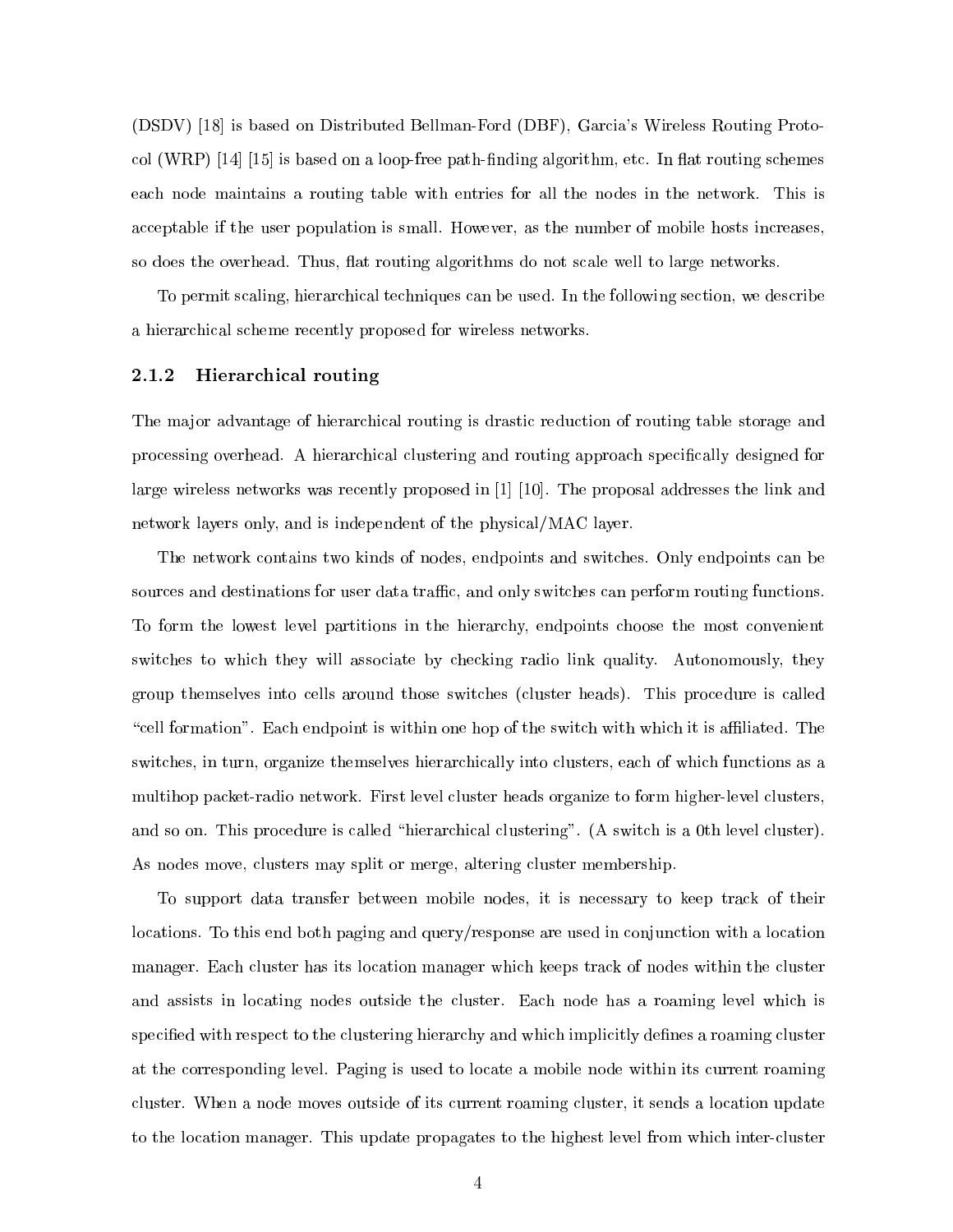movement is visible. By combining these hierarchical topology management and location management functions, hierarchical routing can be extended to the mobile environment.

In this scheme there are several features which are potentially complex to implement and hinder scalability. First, Cluster IDs are dynamically assigned. This assignment must be unique - not an easy task in multihop mobile environment, where the hierarchical topology is continuously recongured. Second, each cluster can dynamically merge and split, based on the number of nodes in the cluster. This feature causes frequent changes of cluster head, degrading the network performance signicantly. Since the diameter of this cluster is variable, it is also difficult to predict how long it takes to propagate clustering control messages among nodes, and therefore it is difficult to bound the convergence time of the clustering algorithm. Third, the paging and query/response approach used to locate mobile nodes may lead to control message overhead. Fourth, if the location manager leaves the current cluster, this function migrates to another location server. This requires a complex consistency management between original and new server.

#### $2.2$ On-demand routing schemes

On-demand routing is the most recent entry in the class of scalable wireless routing schemes. It is based on a query-reply approach. Examples include Lightweight Mobile Routing (LMR) protocol [5], Ad-hoc On Demand Distance Vector Routing (AODV) [20], Temporally-Ordered Routing Algorithms (TORA) [16] [17], Dynamic Source Routing Protocol (DSR) [2] and ABR [21]. Most of the routing proposals currently evaluated by the IETF's MANET working group for an Ad Hoc Network Standard [20] [17] [2] fall in on-demand routing category.

There are different approaches for discovering routes in on-demand algorithms. Most algorithms employ a scheme derived from LAN bridge routing, i.e. route discovery via backward learning. The source in search of a path floods a query into the network. The transit nodes upon receiving the query "learn" the path to the source (**backward learning**) and enter the route in the forwarding table. The intended destination eventually receives the query and can thus respond using the path traced by the query. This permits establishment of a full duplex path. To reduce new path search overhead, the query packet is dropped on its way to a destination if it encounters a node which already has a route to such destination. After the path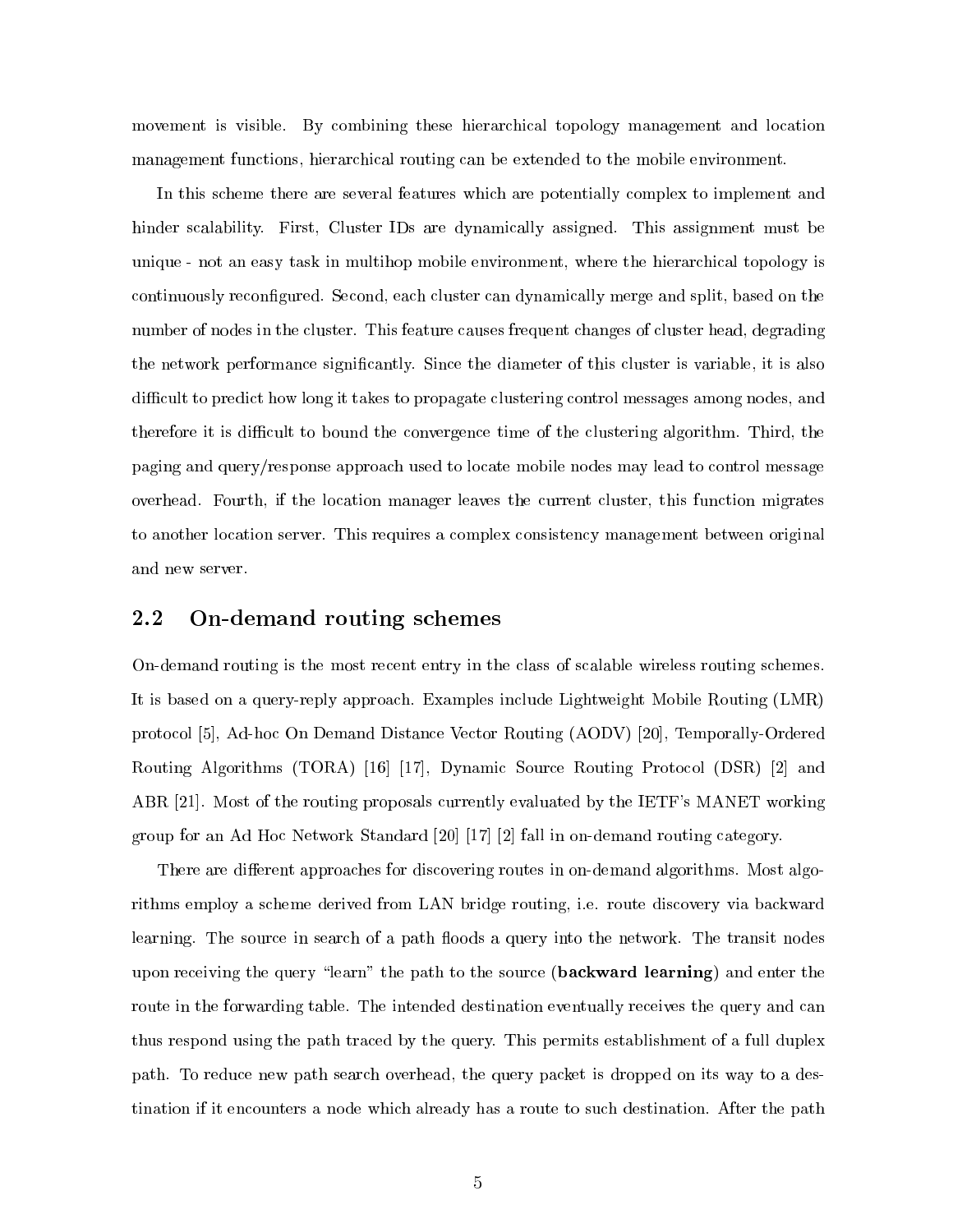has been computed, it is maintained up to date as long as the source uses it. For example, a link failure may trigger another query/response so that the route is always kept up to date.

An alternate scheme for tracing on demand paths (also inspired by LAN bridge routing) is source routing. In this case, the query packet reads and stores in its header the IDs of the intermediate nodes. The destination can then retrieve the entire path to the source from the query header. It then uses this path (via source routing) to respond to the source providing it with the path at the same time.

On-demand routing does scale well to large populations as it does not maintain a permanent routing entry to each destination. Instead, as the name suggests, a route is computed only when there is a need. Thus, routing table storage is greatly reduced, if the traffic pattern is sparse. However, on-demand routing introduces the initial search latency which may degrade the performance of interactive applications (e.g., distributed database queries). Moreover, it is impossible to know in advance the quality of the path (e.g., bandwidth, delay etc) prior to call setup. Such a priori knowledge is very desirable in multimedia applications, since it enables call acceptance control and bandwidth renegotiation.

A recent proposal which combines on-demand routing and conventional routing is Zone Routing [7] [8]. For routing operation inside the local zone, any routing scheme, including DBF routing or LS routing, can be applied. For interzone routing, on-demand routing is used. The advantage of zone routing is its scalability, as "global" routing table overhead is limited by zone size. Yet, the benets of global routing are preserved within each zone.

### 3 New scalable routing solutions

As discussed earlier, flat routing schemes do not scale to a large network. On-demand routing does scale, but has latency and QoS support limitations. Hierarchical routing is overhead prone and quite complex to maintain. In this section we develop novel solutions which specifically address the joint large scale and mobility requirements, overcoming some of the limitations present in the existing schemes. Our proposed approach is based on the applications of hierarchical routing principles (implicit or explicit) onto a global routing algorithm. We explore two different schemes, namely:

(a) Fisheye State Routing (FSR), and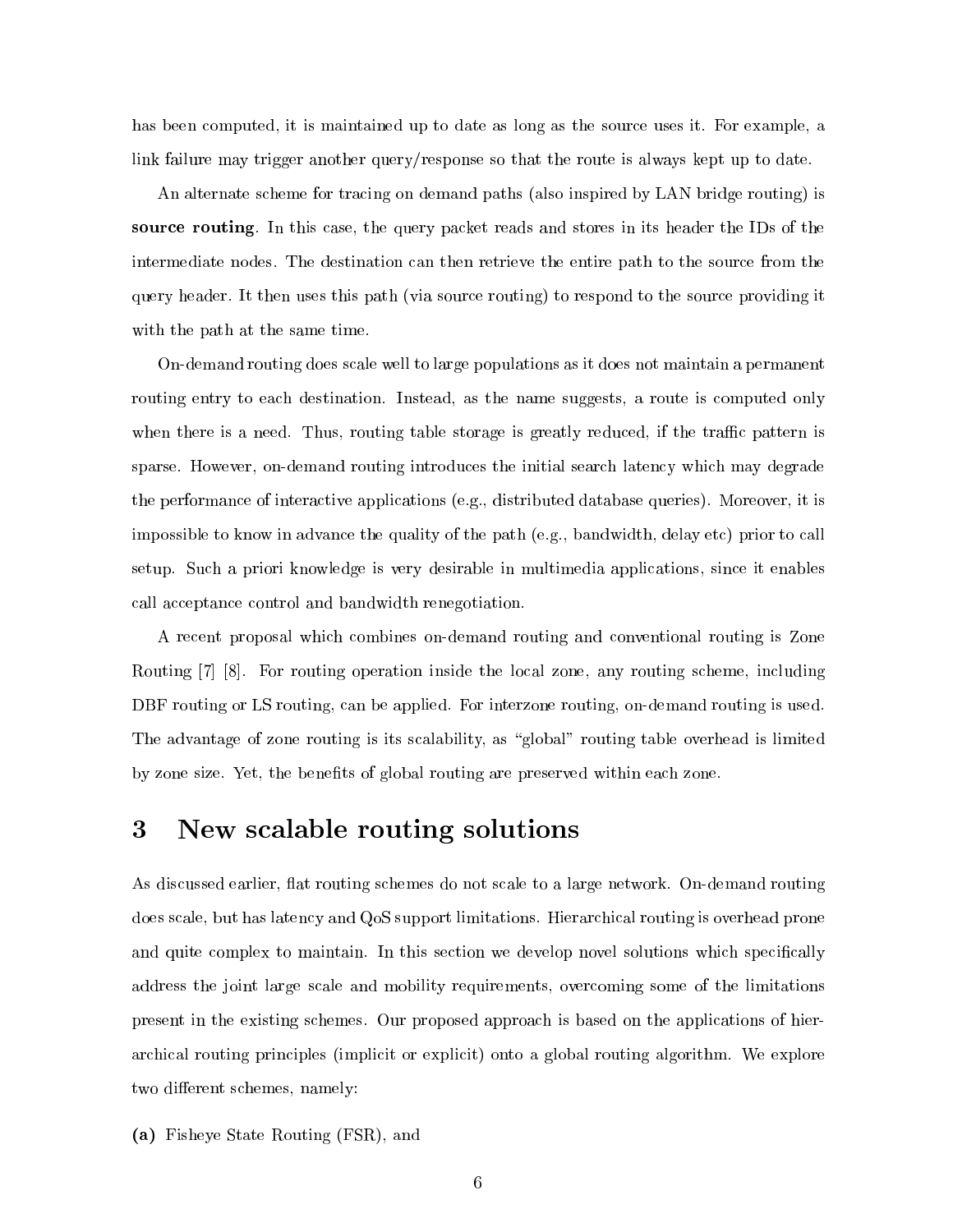## (b) Hierarchical State Routing (HSR)

Since LS based routing adjusts more rapidly to topology changes and is more suitable for (QoS) based routing, the LS routing algorithm is theglobal routing algorithm chosen as a basis for both schemes. The well known drawback of LS, namely, flooding overhead, will be mitigated by the hierarchical nature (implicit or explicit) of the proposed schemes. Section 3.1 and 3.2 discuss the two schemes respectively.

#### $3.1$ 3.1 Fisheye State Routing (FSR) scheme

In  $[11]$ , Kleinrock and Stevens proposed a "fisheye" technique to reduce the size of information required to represent graphical data. The eye of a fish captures with high detail the pixels near the focal point. The detail decreases as the distance from the focal point increases. In routing, the fisheye approach translates to maintaining accurate distance and path quality information about the immediate neighborhood of a node, with progressively less detail as the distance increases. Our Fisheye State Routing (FSR) scheme is built on top of another recently proposed routing scheme called "Global State Routing"  $(GSR)$  [3], which is introduced in the following section.

#### 3.1.1Global State Routing (GSR)

GSR is functionally similar to LS Routing in that it maintains a topology map at each node. The key is the way in which routing information is disseminated. In LS, link state packets are generated and flooded into the network whenever a node detects a topology change. In GSR, link state packets are not flooded. Instead, nodes maintain a link state table based on the up-to-date information received from neighboring nodes, and periodically exchange it with their local neighbors only (no flooding). Through this exchange process, the table entries with larger sequence numbers replace the ones with smaller sequence numbers. The GSR periodic table exchange resembles the vector exchange in DBF (or more precisely, DSDV [18]) where the distances are updated according to the time stamp or sequence number assigned by the node originating the update. In GSR (like in LS) link states are propagated, a full topology map is kept at each node, and shortest paths are computed using this map.

In a wireless environment, a radio link between mobile nodes may experience frequent disconnects and reconnects. The LS protocol releases a link state update for each such change,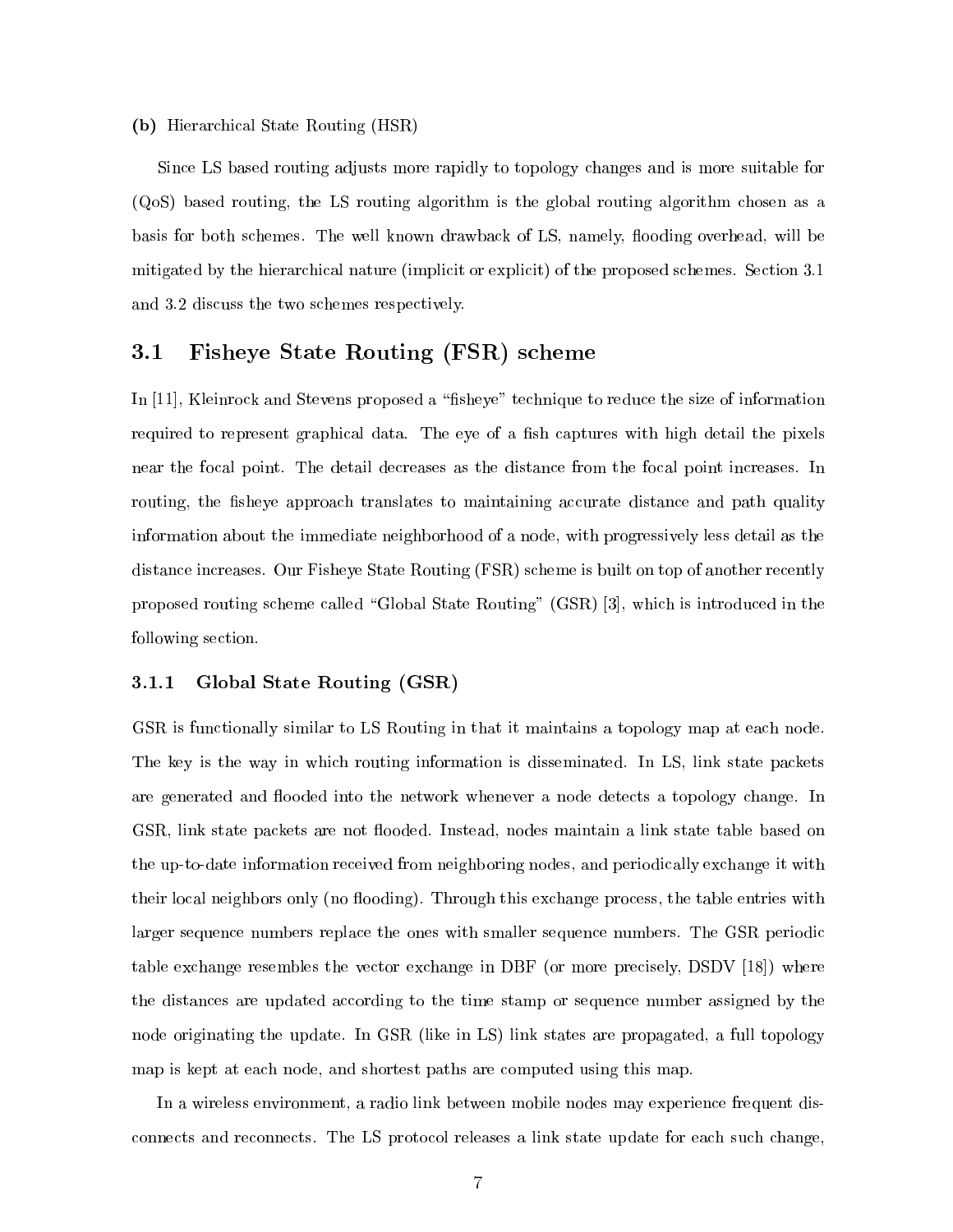which floods the network and causes excessive overhead. GSR avoids this problem by using periodic exchange of the entire topology map, greatly reducing the control message overhead [3].

The drawbacks of GSR are the large size update message which consumes considerable amount of bandwidth and the latency of the link state change propagation, which depends on the update period. This is where the Fisheye technique comes to help, by reducing the size of update messages without seriously affecting routing accuracy.

#### 3.1.2The Fisheye State Routing (FSR) protocol

Figure 1 illustrates the application of fisheye in a mobile, wireless network. The circles with different shades of grey define the fisheye scopes with respect to the center node (node 11). The scope is defined as the set of nodes that can be reached within a given number of hops. In our case, three scopes are shown for 1, 2 and 3 hops respectively. Nodes are color coded as black, grey and white accordingly.



Figure 1: Scope of fisheye

The reduction of update message size is obtained by using different exchange periods for different entries in the table. More precisely, entries corresponding to nodes within the smaller scope are propagated to the neighbors with the highest frequency. Referring to Figure 2, en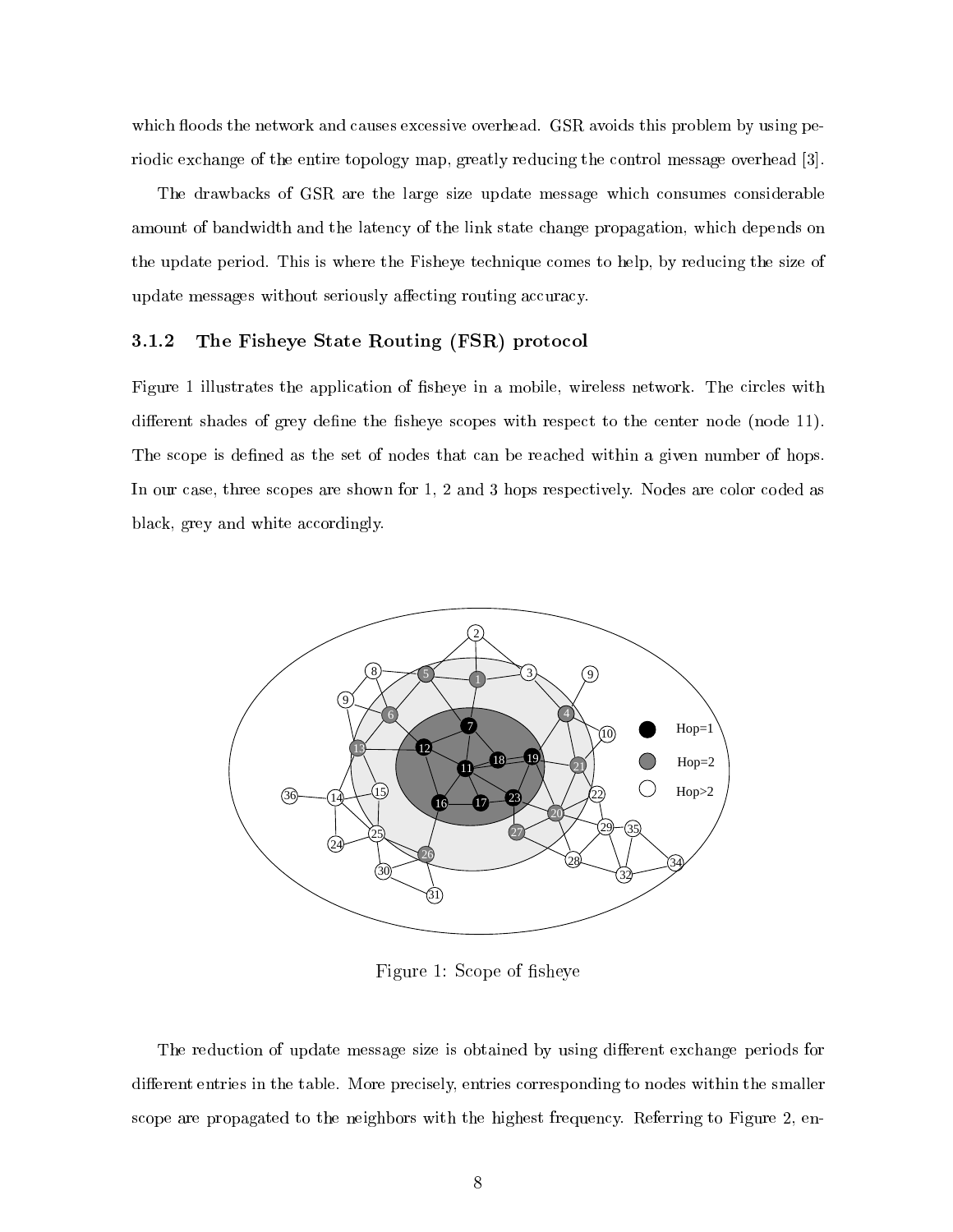tries in bold are exchanged most frequently. The rest of the entries are sent out at a lower frequency. As a result, a considerable fraction of link state entries are suppressed, thus reducing the message size. This strategy produces timely updates from near stations, but creates large latencies that from stations afar. However the imprecise knowledge of the best path to a distant destination is compensated by the fact that the route becomes progressively more accurate as the packet gets closer to destination.



Figure 2: Message reduction using fisheye

In summary, FSR scales well to large networks, by keeping link state exchange O/H low without compromising route computation accuracy when the destination is near. By retaining a routing entry for each destination, FSR avoids the extra work of "finding" the destination (as in on-demand routing) and thus maintains low single packet transmission latency. As mobility increases, routes to remote destinations become less accurate. However, when a packet approaches its destination, it finds increasingly accurate routing instructions as it enters sectors with a higher refresh rate.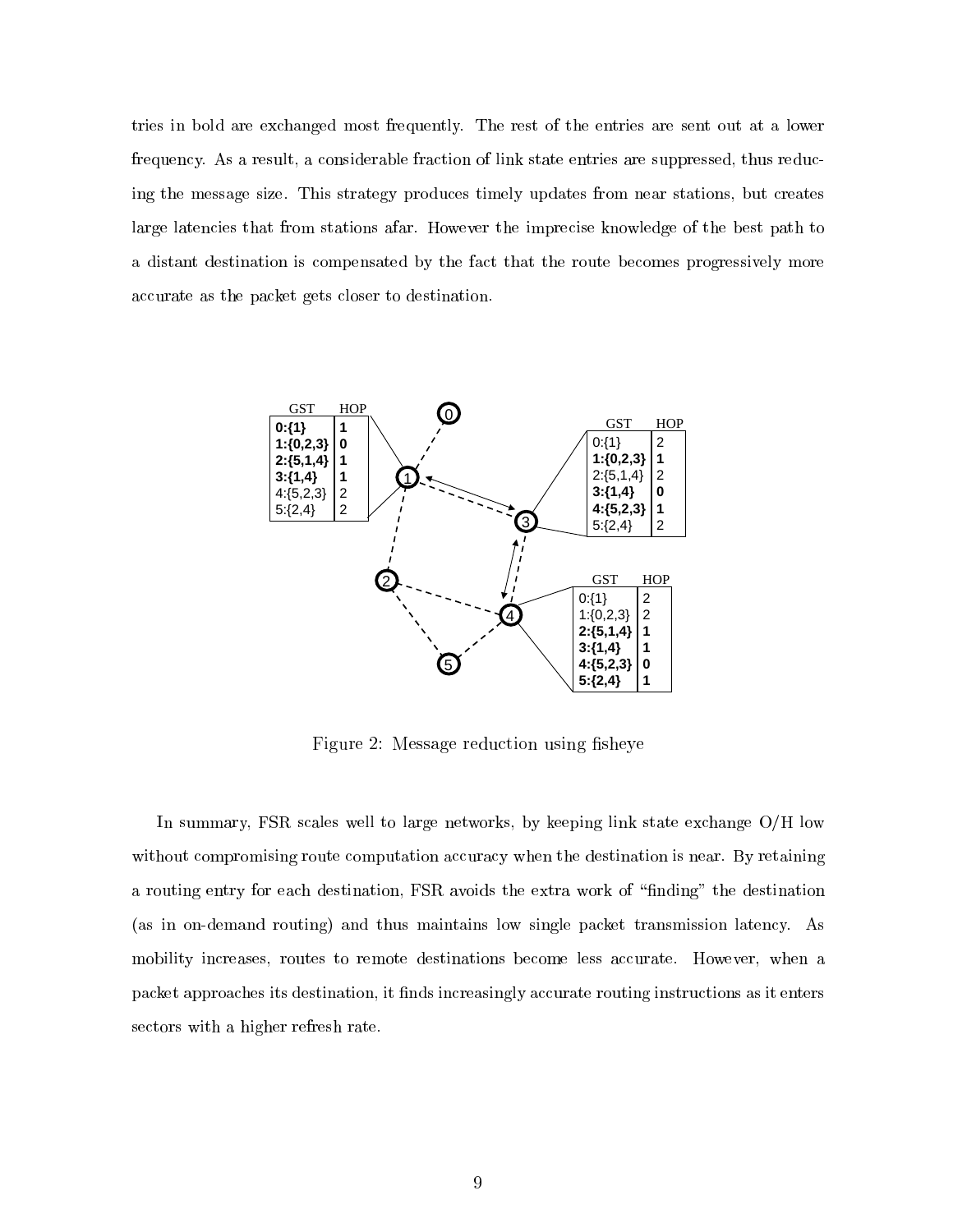# 3.2 Hierarchical State Routing (HSR) scheme

Partitioning and clustering is common practice in multihop wireless networks both at the MAC layer and at the network layer [6] [4]. Clustering can enhance network performance. For example, at the MAC layer, by using different spreading codes across clusters the interference is reduced and the spatial reuse is enhanced. As the number of nodes grows, there is further incentive to exploit partitions at the network layer in order to implement hierarchical routing and thus reduce routing overhead. In a mobile network, the main drawback of hierarchical routing is mobility and location management as discussed in section 2.1.2. To overcome this problem, in this section, we describe the Hierarchical State Routing (HSR) scheme, which combines dynamic, distributed multi-level hierarchical clustering with an efficient location (membership) management.

HSR maintains a hierarchical topology, where elected cluster heads at the lowest level become members of the next higher level. These new members in turn organize themselves in clusters, and so on. The goals of clustering are the efficient utilization of radio channel resources and the reduction of network-layer routing overhead (i.e., routing table storage, processing and transmission).

In addition to multilevel clustering, HSR also provides multilevel logical partitioning. While clustering is based on geographical (i.e., physical) relationship between nodes, (hence, it will be referred to as **physical** clustering), logical partitioning is based on logical, functional affinity between nodes (e.g., employees of the same company, members of the same family, etc). Logical partitions play a key role in location management.

The proposed location (membership) management scheme tracks mobile nodes, while keeping the control message overhead low.It is based on a distributed location server approach which exploits logical partitions. The following sections give more details on both physical and logical partitions.

#### 3.2.1Physical multilevel clustering

Figure 3 shows an example of physical clustering. At Level  $= 0$  we have 4 physical level clusters C0-1, C0-2, C0-3, and C0-4. Level 1 and level 2 clusters are generated by recursively selecting cluster heads. Different clustering algorithms can be used for the dynamic creation of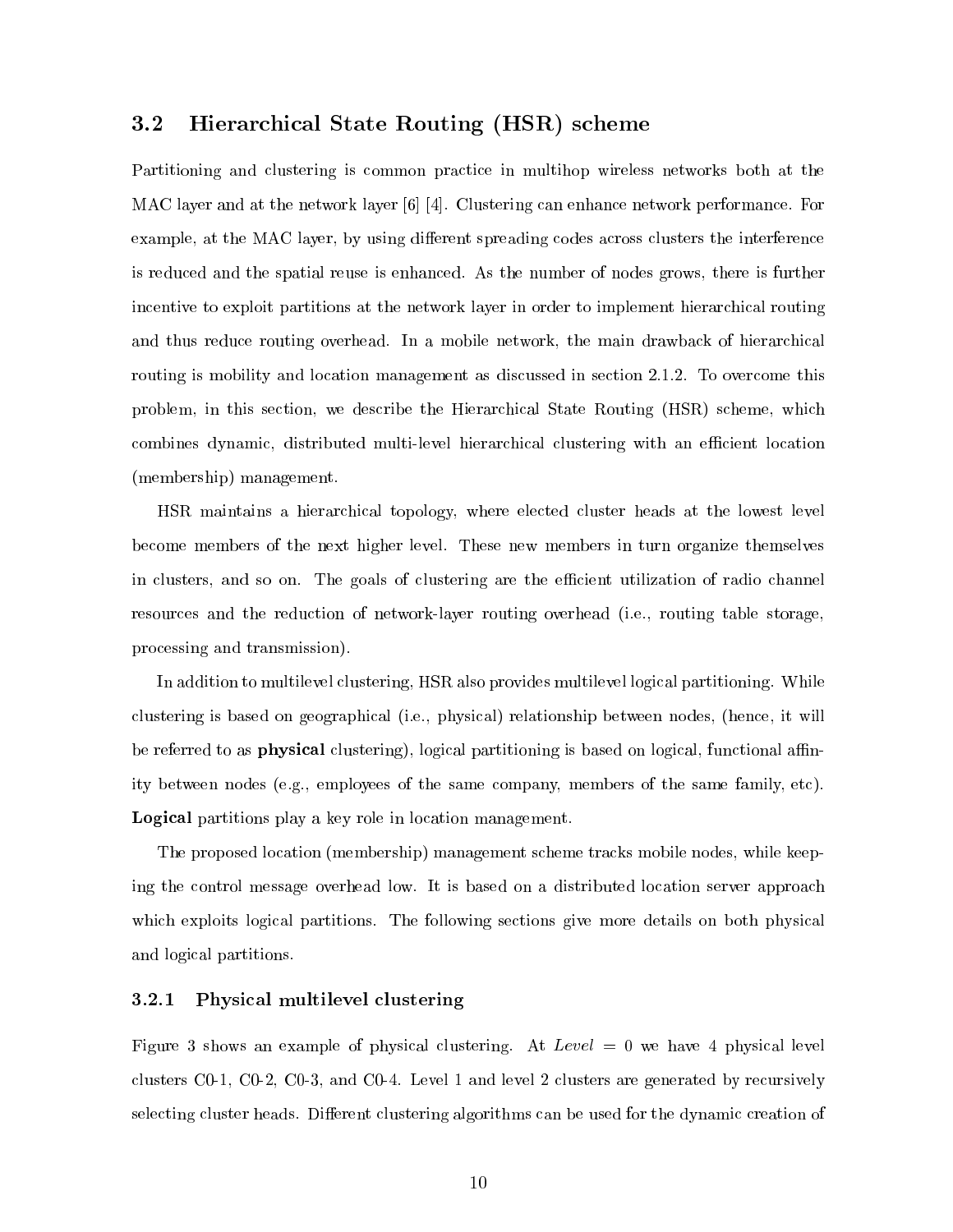

Figure 3: An example of physical/virtual clustering

clusters and the election of cluster heads [6] [4]. At level 0 clustering, spread-spectrum radios and code division multiple access (CDMA) can be introduced for spatial reuse across clusters. Within a level 0 cluster, the Medium Access Control (MAC) layer can be implemented by using a variety of different schemes (polling, MACA, CSMA, TDMA etc) [9]. Generally, there are three kinds of nodes in a cluster, namely, cluster-head node (e.g., Node 1, 2, 3, and 4), gateway node (e.g., Node 6, 7, 8, and 11), and internal node (e.g., 5, 9, and 10). The cluster-head node acts as a local coordinator of transmissions within the cluster. The node IDs shown in Figure 3 (at level = 0) are physical (e.g., MAC layer) addresses. They are hardwired and are unique to each node.

Within a physical cluster, each node monitors the state of the link to each neighbor (i.e., up/down state and possibly QoS parameters such as bandwidth) and broadcasts it within the cluster. The cluster head summarizes link state information within its cluster and propagates it to the neighbor cluster heads (via the gateways). The knowledge of connectivity between neighbor cluster heads leads to the formation of level 1 clusters. For example, as shown in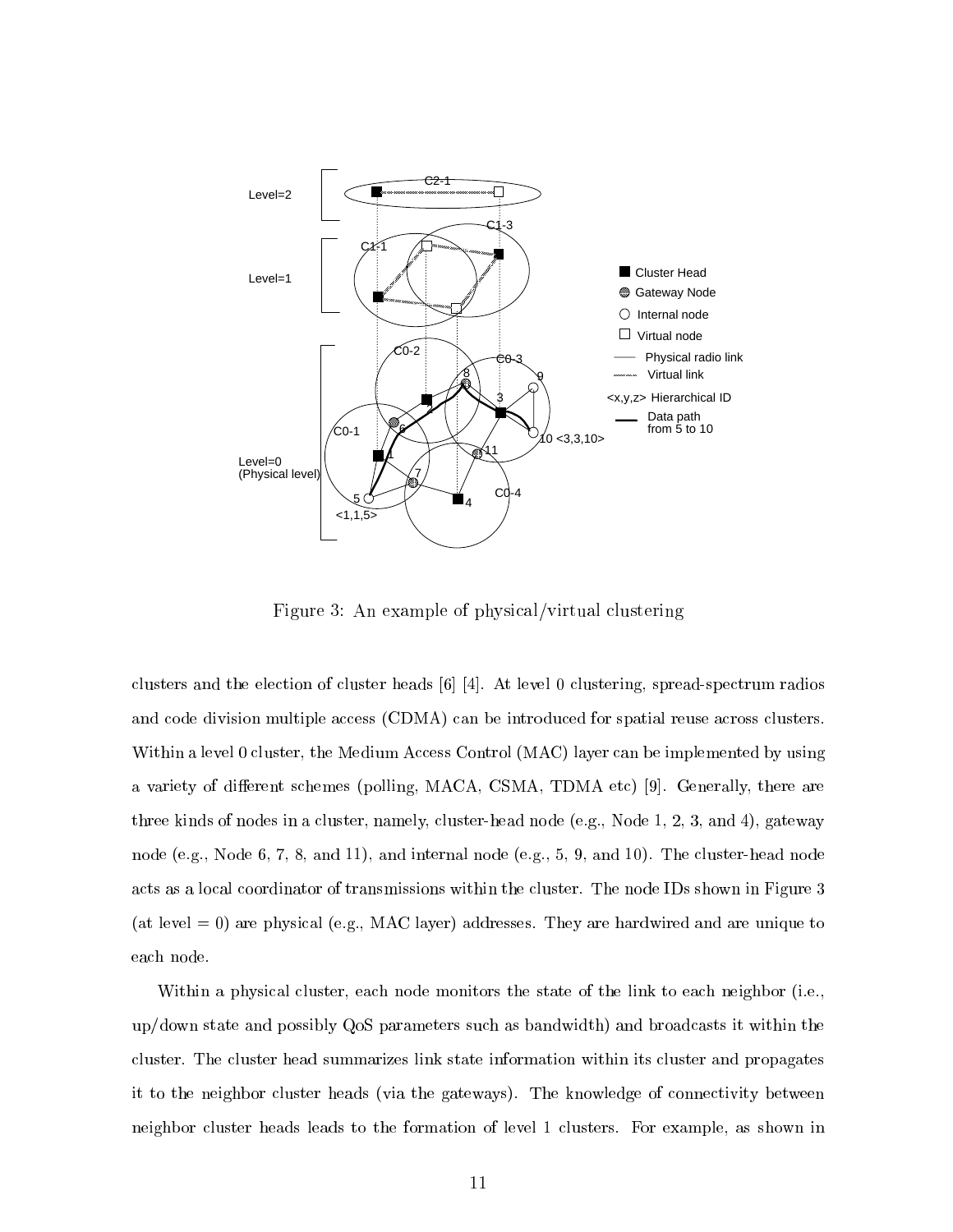Figure 3, neighbor cluster heads 1 and 2 become members of the level 1 cluster C1-1. To carry out LS routing at level 1, a link state parameter of the \virtual" link in C1-1 between nodes 1 and 2 (which are neighbor cluster heads) is calculated from the link state parameters of the physical path from cluster head 1 to next cluster head 2 through gateway 6. More precisely, gateway 6 passes the link state update for link (6-2) to cluster head 1. Cluster head 1 estimates the parameters for the path (1-6-2) by using its local estimate for (1-6) and the estimate for (6-2) it just received from gateway 6. The result becomes the link state parameter of the "virtual link" between node 1 and 2 in C1-1. The virtual link can be viewed as a "tunnel" implemented through lower level nodes.

Applying the aforementioned clustering procedure recursively, new cluster heads are elected at each level, and become members of the higher level cluster (e.g., node 1 is elected as a cluster head at level 1 and becomes a member of level 2 cluster C2-1).

Nodes within a cluster exchange virtual link state information as well as summarized lower level cluster information. After obtaining the link state information at this level, each virtual node floods it down to nodes within the lower level cluster. As a result, each physical node has a "hierarchical" topology information, as opposed to a full topology view as in flat LS schemes. The hierarchy so developed requires a new address for each node, the hierarchical address. There are many possible solutions for the choice of the hierarchical address scheme. In HSR, we define the HID (Hierarchical ID) of a node as the sequence of the MAC addresses of the nodes on path from the top hierarchy to the node itself. For example, in Figure 3 the hierarchical address of node 6, HID(6), is  $\lt 3, 2, 6 \gt \ldots$  In this example, node 3 is a member of the top hierarchical cluster (level 2). It is also the cluster head of C1-3. Node 2 is member of C1-3 and is the cluster head of C0-2. Node 6 is a member of C0-2 and can be reached directly from node 2. The advantage of this hierarchical address scheme is that each node can dynamically and locally update its own HID upon receiving the routing updates from the nodes higher up in the hierarchy.

The hierarchical address is sufficient to deliver a packet to its destination from anywhere in the network using HSR tables. Referring to Figure 3, consider for example the delivery of a packet from node 5 to node 10. Note that  $\text{HID}(5)=<1, 1, 5>$  and  $\text{HID}(10)=<3, 3, 10>.$ The packet is forward upwards to the top hierarchy by node 5 (i.e., to node 1). Node 1 delivers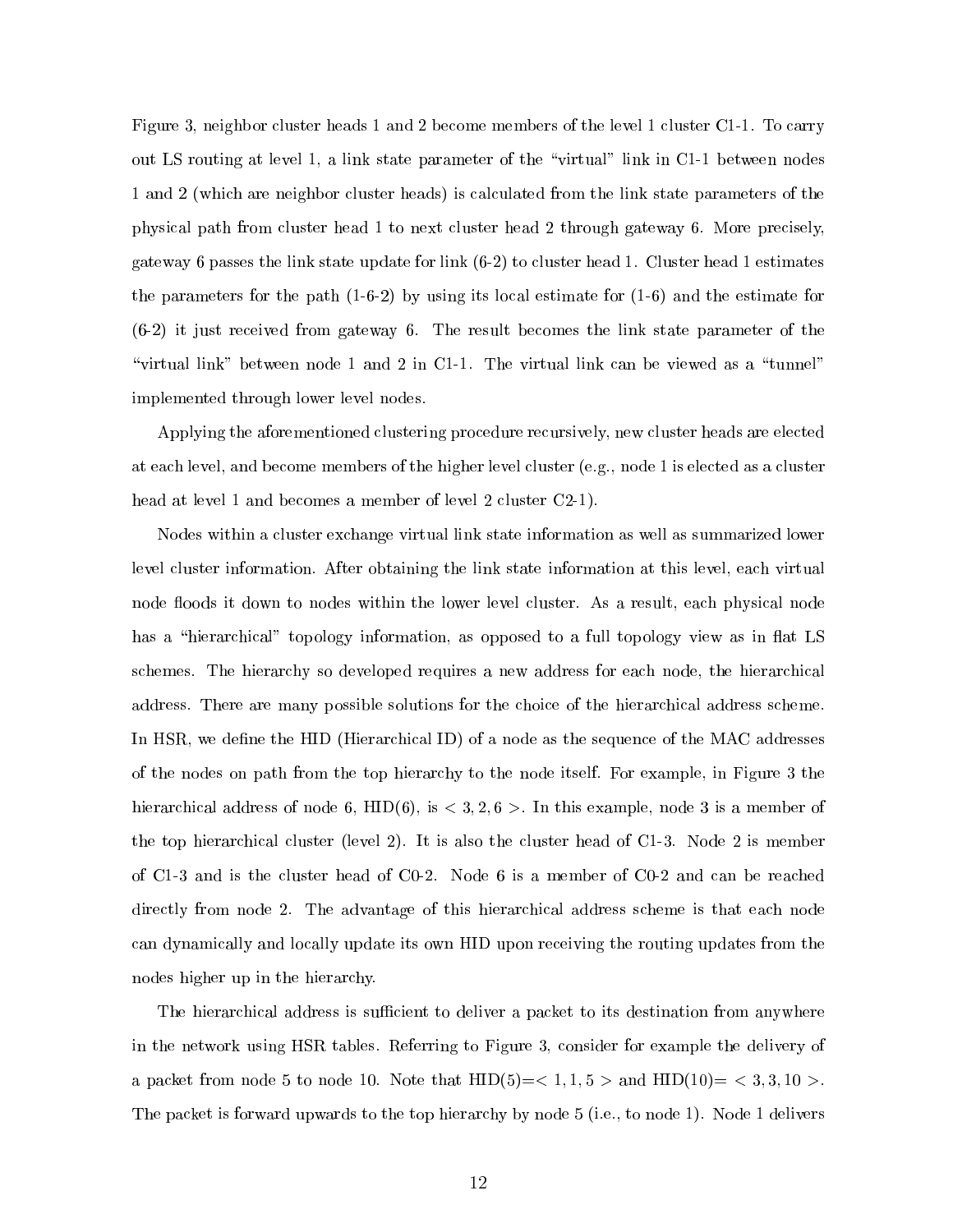the packet to node 3, which is the top hierarchy node for destination 10. Node 1 has a "virtual" link", i.e. a tunnel, to node 3, namely, the path  $(1,6,2,8,3)$ . It thus delivers the packet to node 3 along this path. Finally, node 3 delivers the packet to node 10 along the downwards hierarchical path, which in this case reduces to a single hop.

Gateways nodes can communicate with multiple cluster heads and thus can be reached from the top hierarchy via multiple paths. Consequently a gateway has multiple hierarchical addresses, similar to a router in the wired Internet, equipped with multiple subnet addresses.

In order to evaluate the routing table overhead of HSR, let us assume that the average number of nodes in a cluster (at any level) is N, and the number of hierarchical levels is M. Then, the total number of nodes is  $N^M$ . A flat link state routing requires  $O(N^M)$  entries. The proposed hierarchical routing requires only O(N - M) entries in the hierarchical map. This maximum occurs in the top hierarchy nodes which belong to M levels (i.e., clusters) simultaneously and thus must store N entries per cluster. Thus, routing table storage at each node is greatly reduced by introducing the hierarchical topology. Of course, there is no "free lunch" in network protocol design. So, the drawbacks of HSR with respect to flat link state routing are the need to maintain a longer (hierarchical) addresses and the cost of continuously updating the cluster hierarchy and the hierarchical address as nodes move. In principle, a continuously changing hierarchical address makes it difficult to locate and keep track of nodes. Fortunately, logical partitioning comes to help, as discussed in the next section.

#### 3.2.2Logical partitions and location (Membership) management

In addition to MAC addresses, nodes are assigned logical addresses of the type  $\lt$  subnet, host  $\gt$ . These addresses have format similar to IP, and can in fact be viewed as private IP addresses for the wireless network. Each subnet corresponds to a particular user group (e.g., tank battalion in the battlefield, search team in a search and rescue operation, etc). The notion of a subnet is important because each subnet is associated with a home agent, as explained later. Also, a different mobility pattern can be defined independently for each subnet. This allows us to independently define the mobility models for different formations (e.g., members of a police patrol). The transport layer delivers to the network a packet with the private IP address. The network must resolve the IP address into a hierarchical (physical) address which is based on MAC addresses.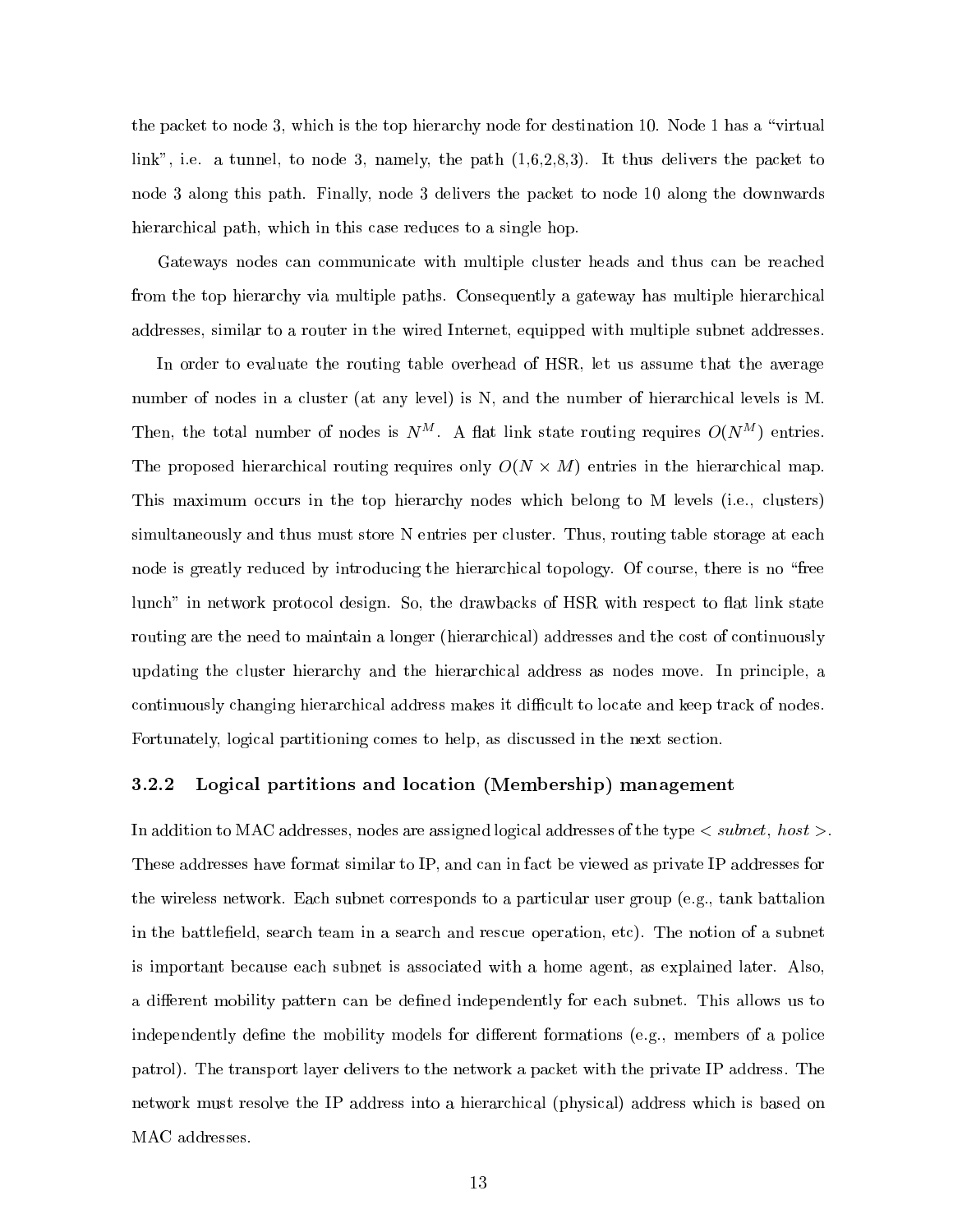A node does not know which cluster a particular destination belongs to, except for those destinations within the same lowest level cluster. The distributed location server assists in finding the destination. The approach is similar to mobile IP, except that here the home agent may also move. Recall that nodes in the same IP subnetwork have common characteristics (e.g., tanks in the same battalion, professionals on the move belonging to the same company, students within the same class, etc). Note that the IP subnetwork is a "virtual" subnetwork which spans several physical clusters. Moreover, the subnet address is totally distinct from the MAC address. Each virtual subnetwork has at least one home agent (which is also a member of the subnet) to manage membership. For simplicity, we assumes that all home agents advertise their HIDs to the top hierarchy. The home agent HIDs are appended to the top level routing tables. Optionally, the home agent HIDs can be propagated downwards to all nodes together with such routing tables.

Each member of a logical subnetwork knows the HID of its home agent (it is listed in the routing table). It registers its own current hierarchical address with the home agent. Registration is both periodic and event driven (e.g., whenever the member moves to a new cluster). At the home agent, the registered address is timed out and erased if not refreshed. Since in most applications, the members of the same subnet move as a group (e.g., tanks in a battalion), they tend to reside in neighboring clusters. Thus, registration overhead is modest.

When a source wants to send a packet to a destination of which it knows the IP address, it first extracts the subnet address field from it. From its internal list (or from the top hierarchy) it obtains the hierarchical address of the corresponding home agent (recall that all home agents advertise their HIDs to the top level hierarchy). It then sends the packet to the home agent using such hierarchical address. The home agent finds the registered address from the host ID (in the IP address) and delivers the packet to destination. Once source and destination have learned each other hierarchical addresses, packets can be delivered directly without involving the home agent.

# 3.3 Quality of Service support

In real time applications (e.g., IP telephony) it is beneficial for the source to know, prior to call set up, not only the path to destination but also the average data rate available/achievable on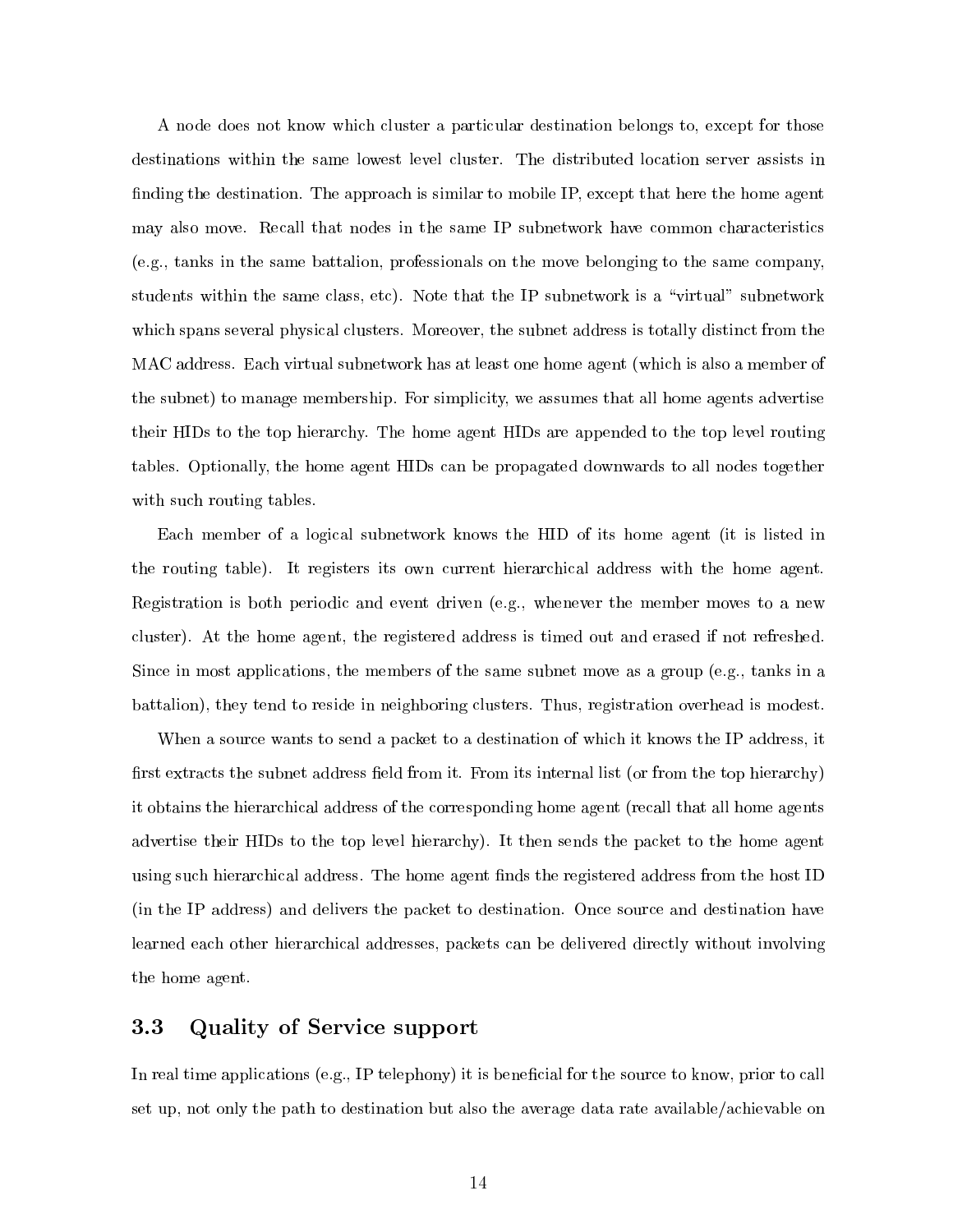such path. This is important for many reasons, for example: (a) if bandwidth is not available, the call is dropped without congesting the network unnecessarily (i.e., call admission control); (b) if other media (e.g., cellular radio, LEO satellites, UAVs, etc) are available as alternatives to the ad hoc wireless path, this information permits the gateway to make an intelligent routing choice; (c) if bandwidth and/or channel quality is inadequate for full rate transmission, the source may still put the call through by reducing the rate or using a more robust coding scheme; (d) if path bandwidth/quality deteriorates during the call, the source finds out from periodic routing table inspection; it can then modify or drop the call.

In an ad hoc wireless network, the MAC layer is generally responsible for monitoring channel quality and available bandwidth. For example, consider a network with MAC layer clustering and token access protocol  $[4]$ . The cluster head can monitor all the traffic in the cluster, both local and transit. It can also monitor channel quality (error rate, etc). It can distinguish between real time and data traffic, and can determine the amount of bandwidth still available for voice (high priority) traffic. In ad hoc networks which do not use clustering, the monitoring of available resources is more complex, but can still be accomplished [9].

In order to include QoS monitoring in the routing process, it suffices to extend the definition of link state by adding to the link entry also bandwidth and channel quality information. In this regard, both FSR and HSR are "QoS ready" in that they are both based on the link state routing model. QoS support can be provisioned also in on-demand routing schemes. However, with on-demand routing the quality of the path is not known a priori. It can be discovered only while setting up the path, and must be monitored by all intermediate nodes during the session, thus paying the related latency and overhead penalty. In AODV for example, the intermediate nodes along a QoS route store state information (e.g., minimum rate) about the session and, upon discovering that the QoS parameters can no longer be maintained, return an ICMP QoS LOST message back to the source [20].

# 4 Performance evaluation

# 4.1 MAC layer model

In our simulation experiments, we assume that the ad hoc network is based on a cluster infrastructure [6]. Within each cluster, we use polling. Namely, the cluster head polls the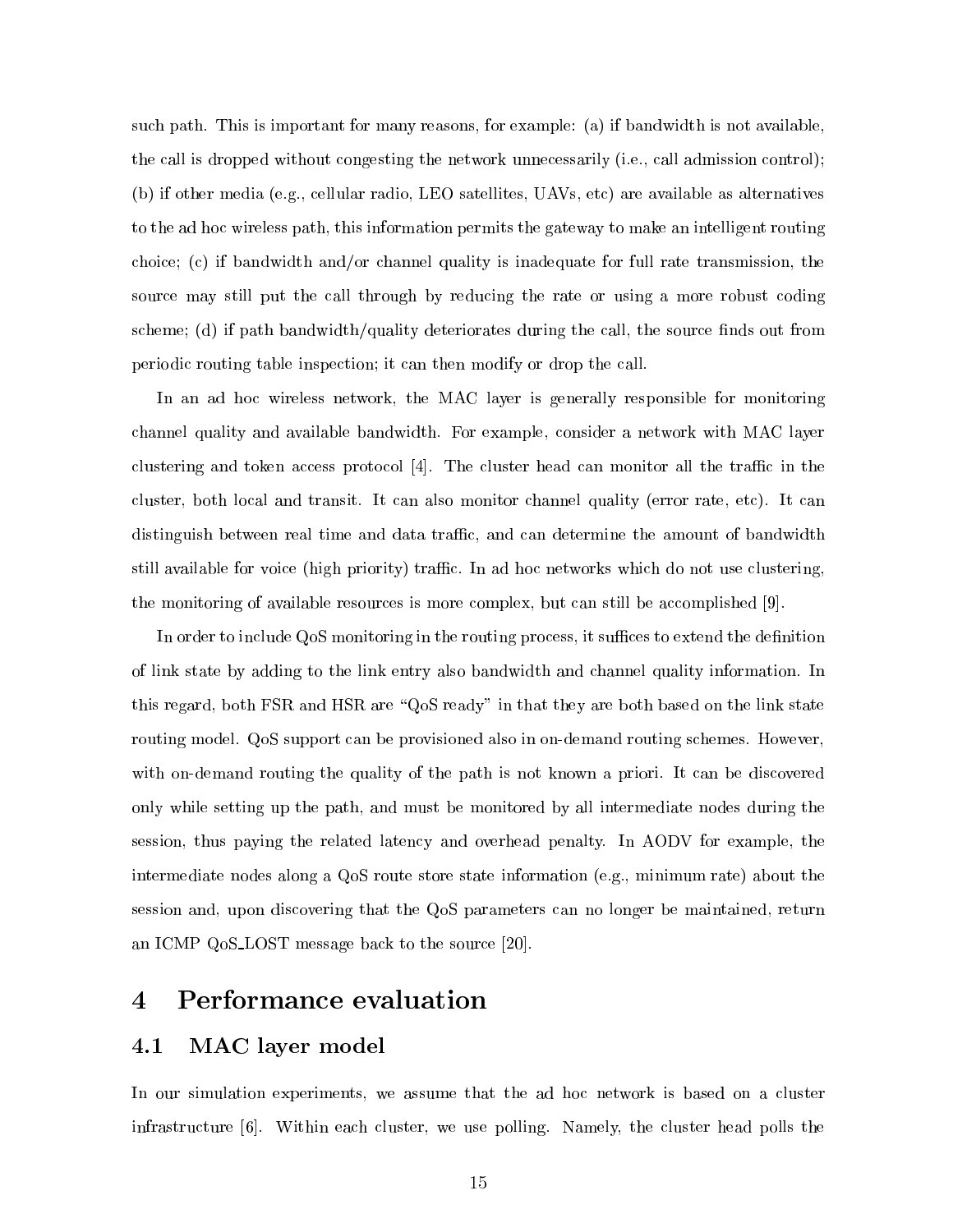cluster members and allocates the channel to them in turns.

Polling was chosen here for several reasons. First, polling is consistent with the IEEE 802.11 standard access scheme (Point Coordination Function). Secondly, polling permits easy support of real time connections (which can be scheduled at periodic intervals by the cluster head). Third, in our experiments each cluster has on average six neighbors (which is the optimal value in a uniform multihop architecture); thus polling latency is not a critical concern. For larger cluster size the polling scheme can be replaced by a polling/random access scheme, to reduce latency.

For the sake of simplicity we also assume that nodes (and in particular gateway nodes) can receive on multiple codes simultaneously (e.g., using multiple receivers). This property does not enhance communications within a cluster, since all wireless nodes are tuned to the same code anyway. It does, however, permit con
ict free communications between clusters through gateway nodes.

## 4.2 Simulation environment

The multihop, mobile wireless network simulator was developed on a simulation platform built upon the language Maisie/PARSEC [22]. The simulator is very detailed. It models all the control message exchanges at the MAC layer (e.g., polling) and the network layer (e.g., HSR Protocol control messages). This is critical in order to monitor and compare the traffic overhead  $(O/H)$  of the various protocols. In most experiments, the network consists of 100 mobile hosts roaming randomly in all directions at a predefined average speed in a  $1000x1000$ meter square (i.e., no group mobility models are used). A reflecting boundary is assumed. Radio transmission range is 120 meters. A free space propagation channel model is assumed. Data rate is 2Mb/s. Packet length is 10 kbit for data, 2 kbit for cluster head neighbor list broadcast, and 500 bits for MAC control packets. Transmission time is 5 ms for data packet, 1 ms for neighboring list and 0.25 ms for control packet. The buffer size at each node is 15 packets.

#### 4.3 Simulation results

The performance measures monitored in this study are: (a) control O/H generated by the routing update mechanisms; (b) average delay for data packets; (c) average number of hops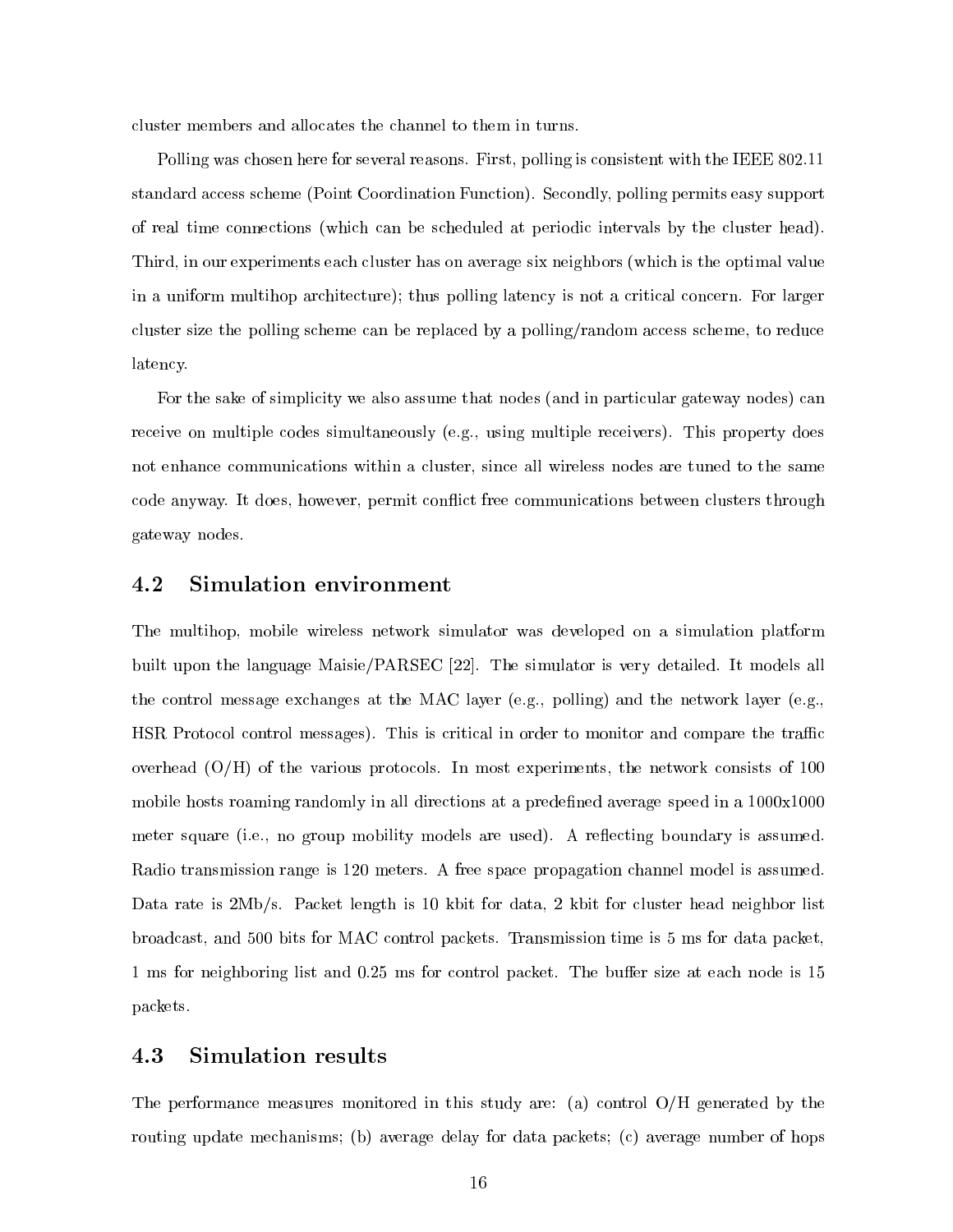for data packets. The variables are: number of pairs communicating with each other (this is a good indication of the "sparseness" in the traffic pattern), node mobility, and; number of nodes. Most of our results are for 100 nodes except for the experiment reported in Figure 10 where we study the scalability of the protocols and thus consider various network sizes up to 400 nodes. For FSR, we use a 2-level fisheve scoping in our experiments. The scope radius is 2 hops i.e. nodes within 2 hops are in-scope. The refresh rate ratio is 1:3 between in-scope nodes and out-scope nodes. This is quite conservative for network sizes larger than 200, leaving room for improvement. For example, we could use multiple level fisheye scoping and refresh the table entries corresponding to nodes in the outmost scope with even lower frequency. Similarly, in HSR we assume only 2 levels. The number of logical partitions (i.e., IP subnets) in HSR varies depending on network size. Namely, it is 1, 2, 4, 8, 12, 16 for 25, 49, 100, 225, 324 and 400 nodes respectively.

The traffic load corresponds to an interactive environment. Several sessions are established (in most cases, 100 sessions) between different source/destination pairs. Within each session, data packets are generated following a Poisson process with an average interval of 2.5 s. This amounts to a traffic volume of 4 Kbps per source/destination pair, recalling that data packet length is 10 kbits. In all, this load (even with 500 pairs, which is the maximum we considered in our experiments) could be comfortably managed by the network in a static configuration, using any of the routing schemes so far described. With mobility, however, routes may become invalid, causing packets to be dropped and leading to throughput degradation.

The first experiment reports the control  $O/H$  caused by routing control messages in the various schemes (see Figure 4 and Figure 5). In Figure 4 we show the O/H as a function of number of communicating pairs, for a node speed of 60 Km/hr. Tables are refreshed every 2 seconds for DSDV and HSR. The refresh rate of FSR is 2 seconds for in-scope and 6 seconds for out-scope nodes. For on-demand routing we experimented with two configurations, type-A and type-B which differ routing entry timeouts. The routing table entries are timed out in 3 seconds for type-A and 6 seconds for type-B. The O/H is measured in Mbits/cluster. From Figure 4 we note that the O/H in DSDV, FSR and HSR is constant with the number of pairs, as expected, since background routing updates are independent of user traffic. On-demand routing O/H, on the other hand, increases almost linearly with the number of pairs, up to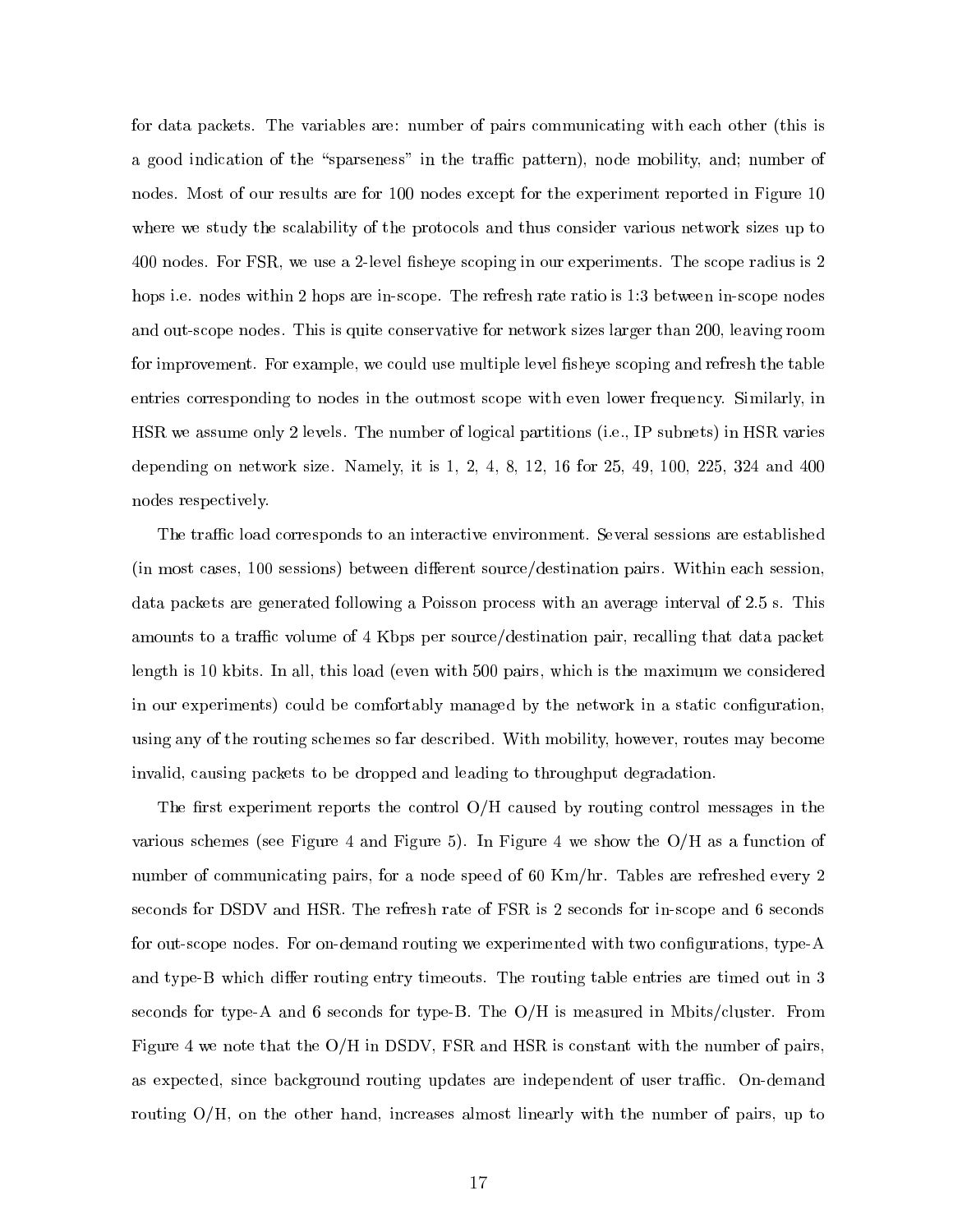

Figure 4: Control  $O/H$  vs. Traffic Pairs

100 pairs (these pairs have distinct destinations). Beyond 100 pairs, destinations are repeated and therefore a previously cached route can be re-utilized. Thus, the O/H increases with a lesser rate beyond 100 pairs since some paths have already been discovered. Recalling that the maximum throughput achievable in a single cluster is 2 Mbps (ignoring MAC layer  $O/H$ ), we note that both HSR and on-demand routing have acceptable  $O/H$  ( $< 10\%$  in the entire range between 10 and 100 nodes). Although the active route timeout period in on-demand routing for type-B is longer than that for type-A, the O/H for type-A and type-B are fairly close. The reason why the O/H in on-demand routing is not reduced more dramatically by increasing the timeout period is that often the next hop pointed to by the cached routing entry is no longer available due to mobility. A patch request must be issued again. As for the remaining schemes, DSDV, is quite "heavy", introducing more than  $50\%$  of line overhead! This is because DSDV propagates full routing tables (with 100 entries). FSR O/H is also quite heavy, albeit not as bad as DSDV. HSR uses much smaller tables (10 entries on average), while on-demand routing propagates only single entry tables whenever needed. It is clear that already for 100 nodes a at routing scheme such as DSDV is untenable if the network is mobile and therefore requires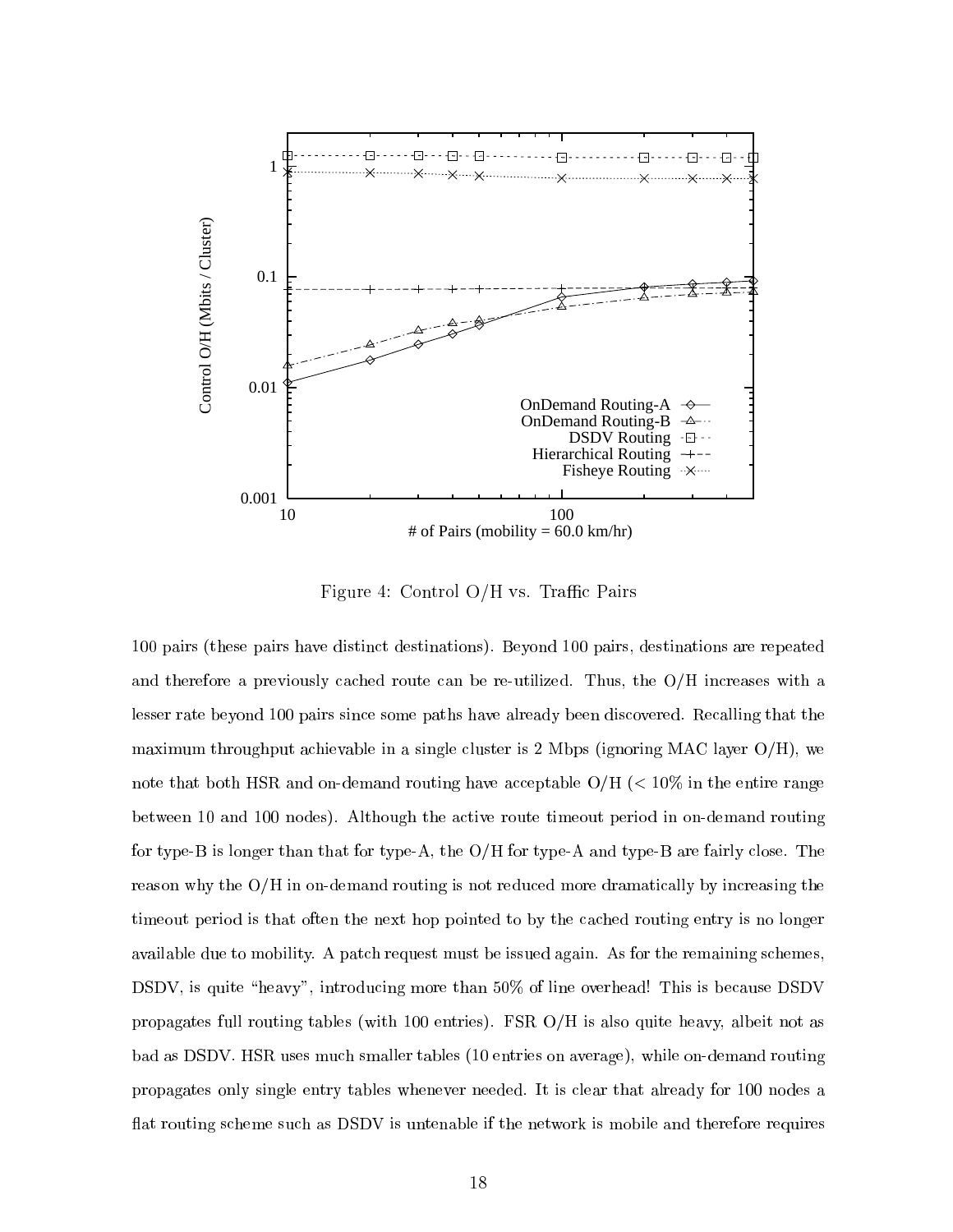

Figure 5: Control O/H vs. Mobility (100 Pairs)

rapid refresh.

In Figure 5 we report the control O/H as a function of node speed. On-demand routing  $O/H$  is constant since the updates are independent of speed. Again, type-A  $O/H$  is higher than type-B. HSR, FSR and DSDV all exhibit increasing O/H with speed - the update rate must be increased with speed to keep accurate routes. Again, DSDV O/H is prohibitive over the entire range between 20 and 90 Km/hr. FSR O/H is also quite high. While for On-demand and HSR, the penalty is quite reasonable  $(< 5\%$ ).

The next experiment reports average packet delay as a function of mobility. In Figure 6 we note that for DSDV, FSR and HSR the delay is almost constant (less than 100 ms). As speed increases, DSDV, FSR and HSR progressively lose track of routes and thus drop packets. However, the dropped packets are not accounted for in the delay computation. Moreover, packets to remote destinations are the most likely do be dropped. This is particularly true for HSR which experiences long paths due to home agent redirection and thus shows a "misleading" overall decrease of average delay with mobility. For on-demand routing, on the other hand, packets are not dropped. However, delay becomes larger as the speed increases from 20 to 90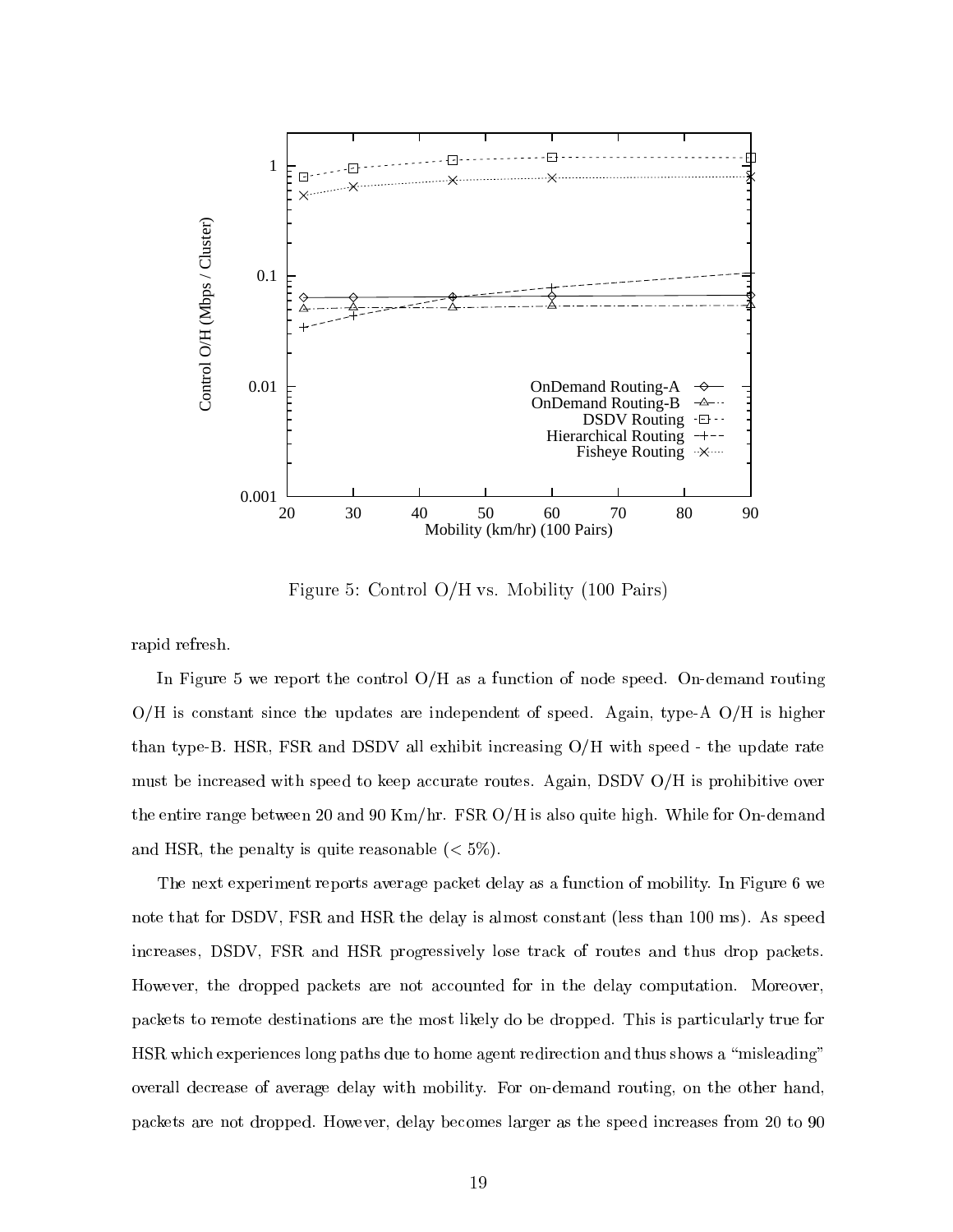Km/hr. This is due to the fact that if the path to destination is lost (because of mobility, in this case), On-demand routing will not drop the packet, rather it will initiate a search to find a new path at the cost of additional delay. Note that the delay in on-demand routing for type-B is much larger than that of type-A when the mobility is high since the stale entries in type-B will make the route less optimal.



Figure 6: Average Delay vs. Mobility (100 Pairs)

The average number of hops as a function of mobility is reported in Figure 7. We note that the hop length for HSR is almost twice that of DSDV, FSR. This is due to the fact that the packet is first forwarded to the home agent and than from the home agent to the destination. In most cases, this increases the path length. Hop length decreases in HSR as mobility increases because packets tend to be most frequently dropped on the second leg (from home agent to destination). This also explains the lower overall average delay in HSR for higher mobility. Type-A on-demand average hop length increases with speed because of the recomputation of the route at mid point when the original route is invalidated by node movements, leading by suboptimal routing. The suboptimal routing problem is exacerbated for high mobility in type-B where longer timeout of routing table entries is used. DSDV hop length is constant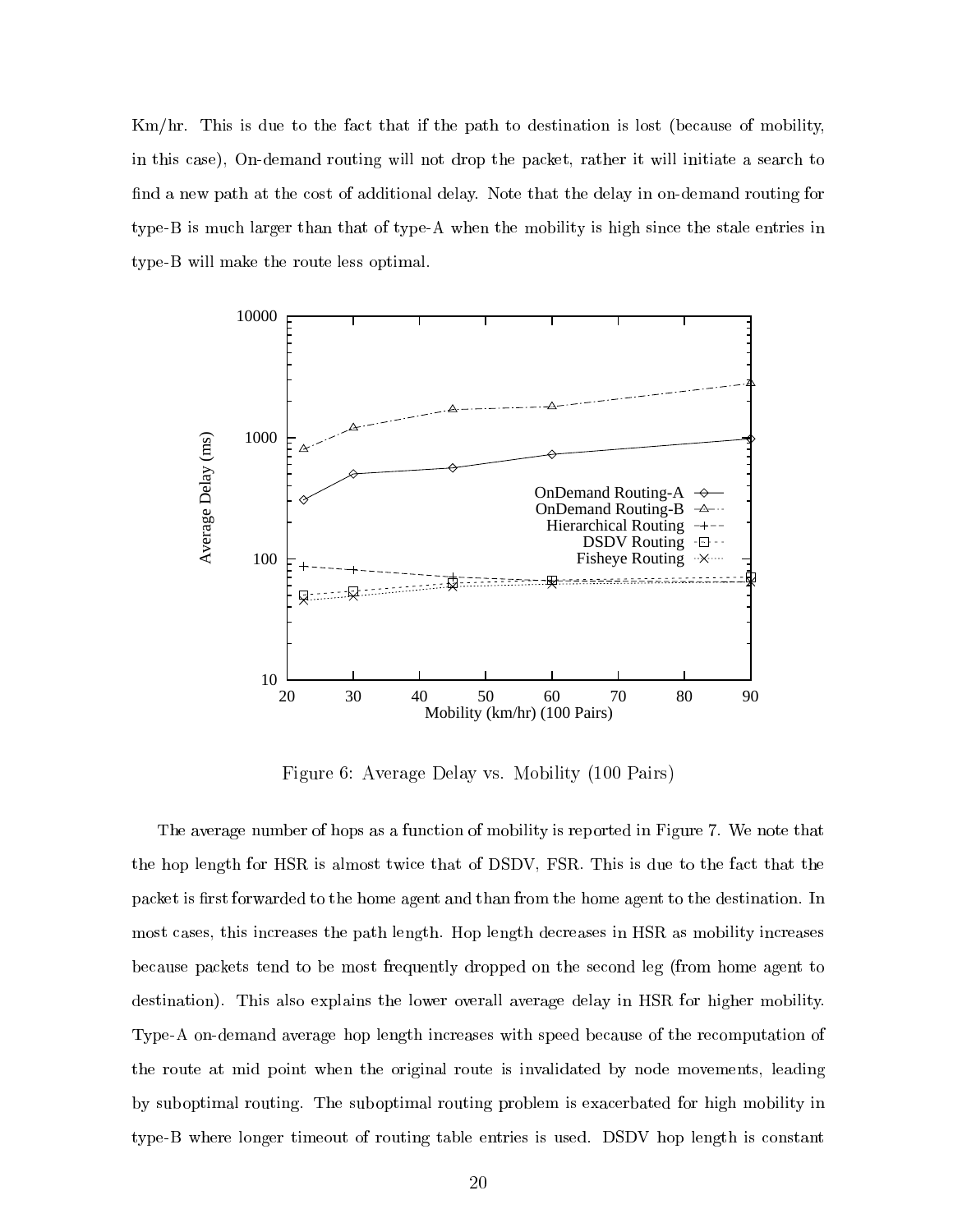

Figure 7: Average Hops vs. Mobility (100 Pairs)

since it traces the shortest path in all cases (unless the packet is dropped). FSR performs better than all in these cases.

Figure 8 and Figure 9 illustrate the tradeoffs between throughput and control  $O/H$  in HSR when the route refresh rate is varied. In Figure 8 (at  $90 \text{ Km/hr}$ ) we note that the O/H increases linearly with refresh rate until the network becomes saturated with control packets, and starts dropping them. The data throughput first increases rapidly with refresh rate, owing to more accurate routes and lower packet drops due to the lack of a route. Eventually, throughput peaks and then starts decreasing as the network becomes saturated and data packets are dropped because of buffer overflow. The optimum refresh rate is the rate yielding the max throughput value. Figure 9 reports the "optimal" HSR refresh rate as a function of speed.

Figure 10 shows the increase of the control O/H as function of number of nodes. Geographical node density is kept the same for all runs as shown in Table 1. When the network size is small (say less than 50 nodes), 2-level fisheye scoping does not significantly reduce  $O/H$  with respect to DSDV. However, as network size grows larger, the fisheye technique aggressively reduces the O/H. In fact, O/H is almost independent of size beyond 100 nodes. For larger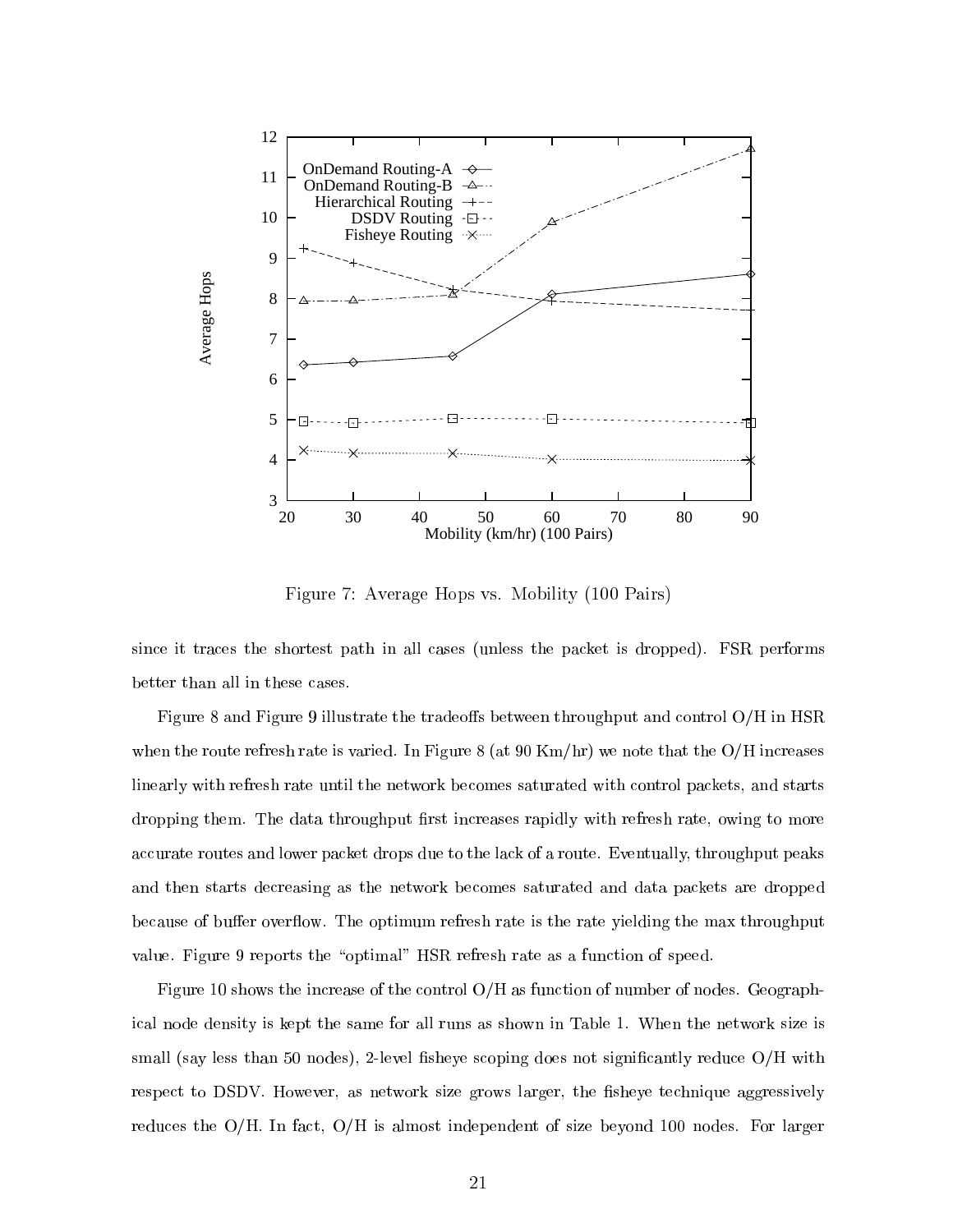

Figure 8: Soft state evaluation (90 km/hr)

network sizes, further improvements in performance may be achieved by using more than 2 levels of scoping. On-demand routing performs well in a small network since most routes are reusable (we assume up to 100 active node pairs). For large networks, however, on-demand routing generates considerable  $O/H$ . This is because the chance of finding precomputed (and thus reusable) routes decreases. Note that the control  $O/H$  of on-demand routing increases linearly as the number of nodes increases. For HSR as the network size grows, the control O/H also increases due to the growth in number of clusters and logical subnets. However the growth slope is less than in DSDV because the routing information exchange is done in a hierarchical fashion (i.e., only cluster heads exchange the routing information). As for FSR, also in HSR multiple hierarchical levels should be considered for network size larger than 400.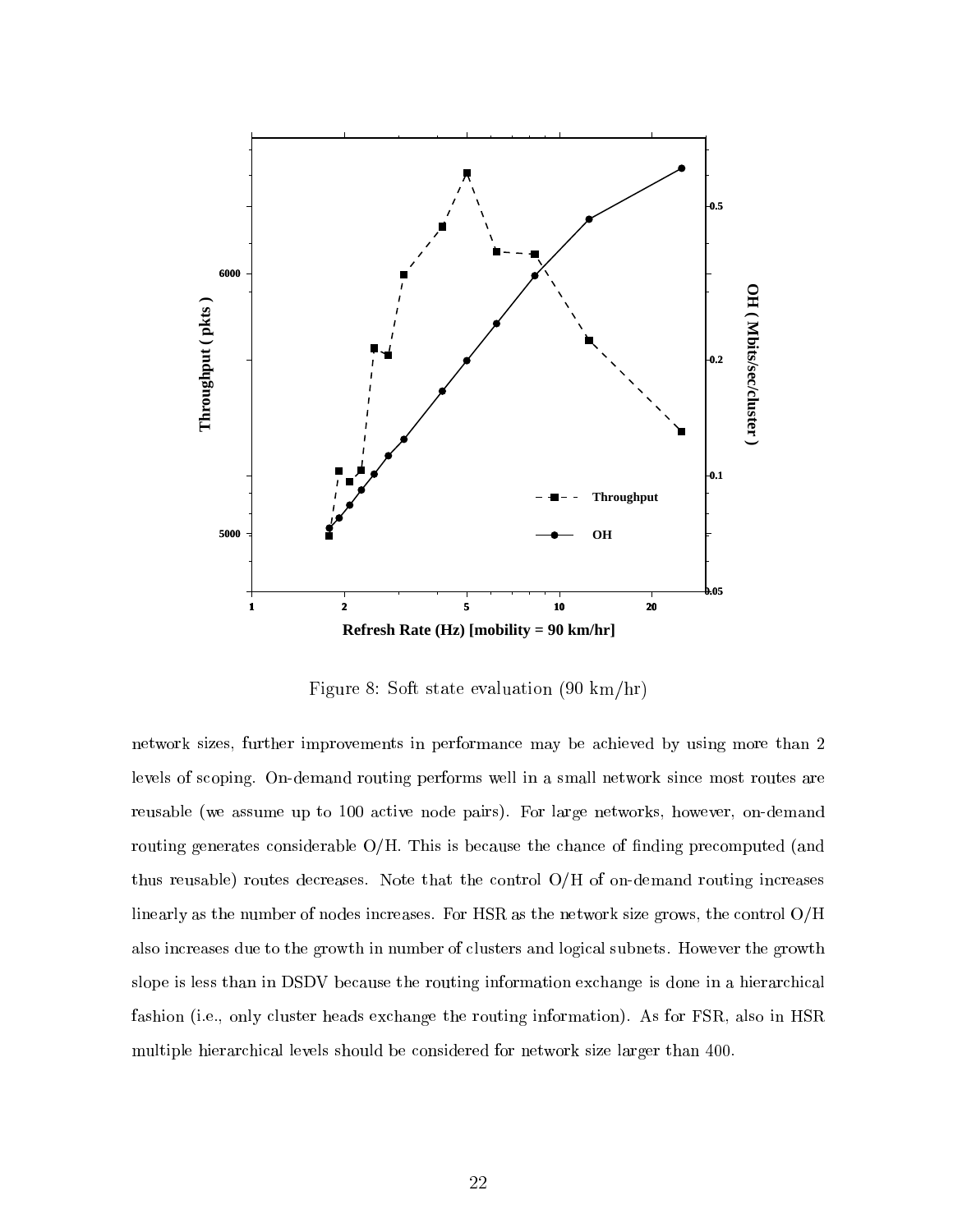

Figure 9: Refresh Rate vs. Mobility

Table 1: Node density (nodes vs. area)

| umber:<br>nodes<br>ΟĪ | ∩٣<br>∠⊾ | 4 C<br>Ξ÷ | $100\,$ | ດດະ<br>∠∠∪<br>-- - | 99 <sub>4</sub><br>-244 | 400   |
|-----------------------|----------|-----------|---------|--------------------|-------------------------|-------|
| area                  | 500x500  | $-700$    | 1000    | 1500               | 800x                    | 2000  |
| imulation             |          | 700x.     | 000x    | $1500x_1$          | :1800                   | 2000x |

### $\overline{5}$ **Conclusions**

We have introduced two novel routing schemes suitable for large, mobile wireless networks namely, Fisheye State Routing (FSR) and Hierarchical State Routing (HSR). The schemes are extensions of conventional link state routing schemes, but improve scalability by reducing update traffic  $O/H$ . FSR achieves control traffic reduction by selectively adjusting routing update frequencies, while HSR reduces the size of update messages by using a hierarchical addressing approach. FSR maintains a flat addressing scheme and topology map. This makes it easy to locate destinations, but limits scalability because of routing table storage and processing O/H. HSR, in contrast, resolves the routing table scalability problem by using the hierarchical approach. However, it must face the difficult problem of "finding" the destination. We have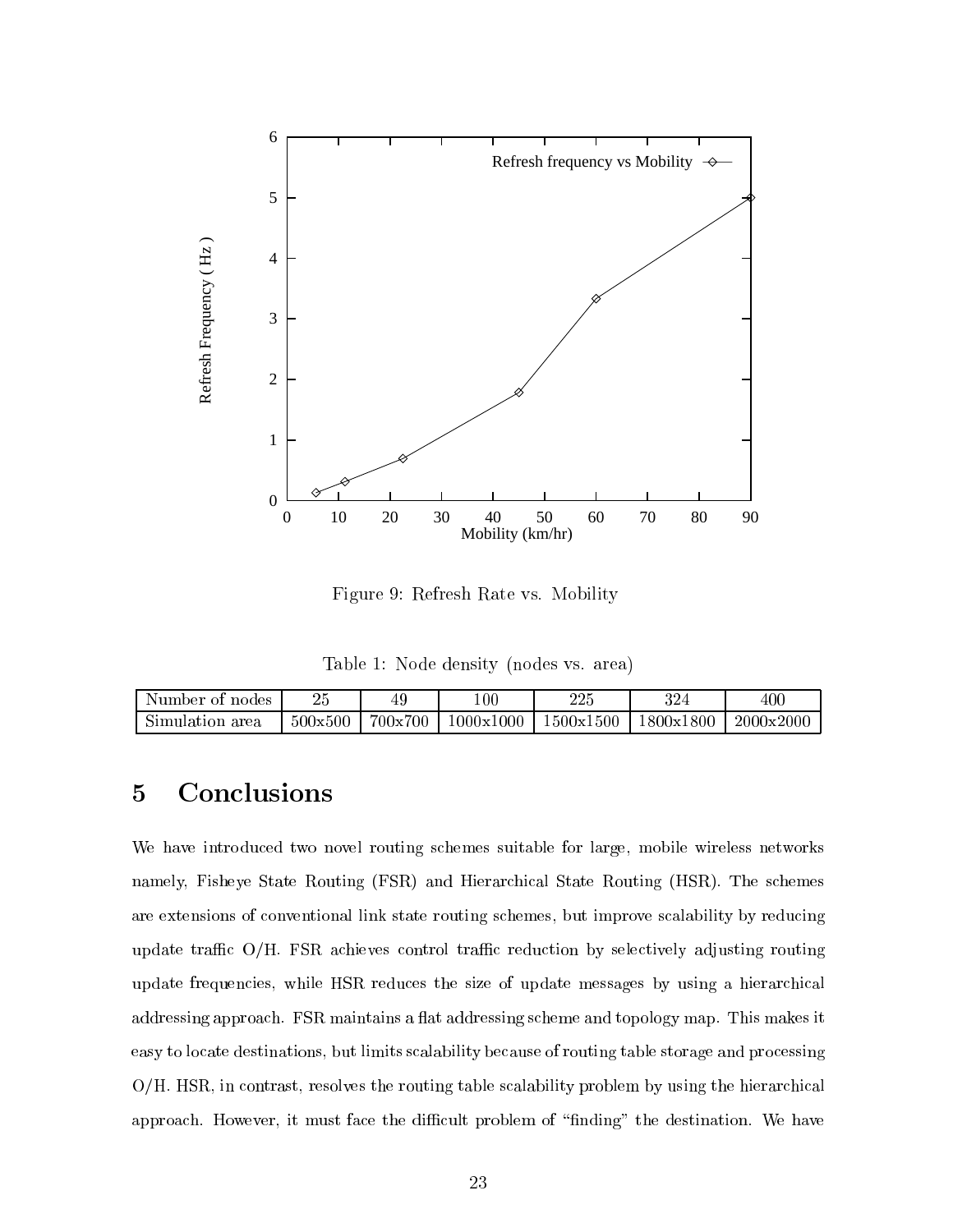

Figure 10: Control O/H vs. number of nodes

resolved this problem with a Home Agent technique which extends the Mobile IP concept to the multihop, mobile environment (no fixed base stations).

When compared with flat, table driven routing schemes (such as DSDV) the proposed solutions exhibit a much better scalability, at the cost of routing inaccuracy and increased complexity (e.g., home agent). The scalability advantage is clearly shown by the simulation results.

We have also compared our scalable schemes with recently proposed on-demand routing schemes. Admittedly, HSR and FSR suffer of some disadvantages with respect to on-demand routing, most notably: (a) if a route becomes invalid because of mobility, packets are dropped until the new route is establish via the background routing update process (in contrast, in ondemand, the packet is buffered until the new route is discovered); (b) routing table storage  $O/H$ is higher (FSR); (c) protocol complexity is higher (e.g., home agent in HSR). On the other hand, HSR and FSR provide the following advantages: (a) lower latency for access to non frequently used destinations; (b) lower control traffic  $O/H$  in dense traffic situations (avoiding the flood type search for each destination); (c) QoS advertising prior to connection establishment (this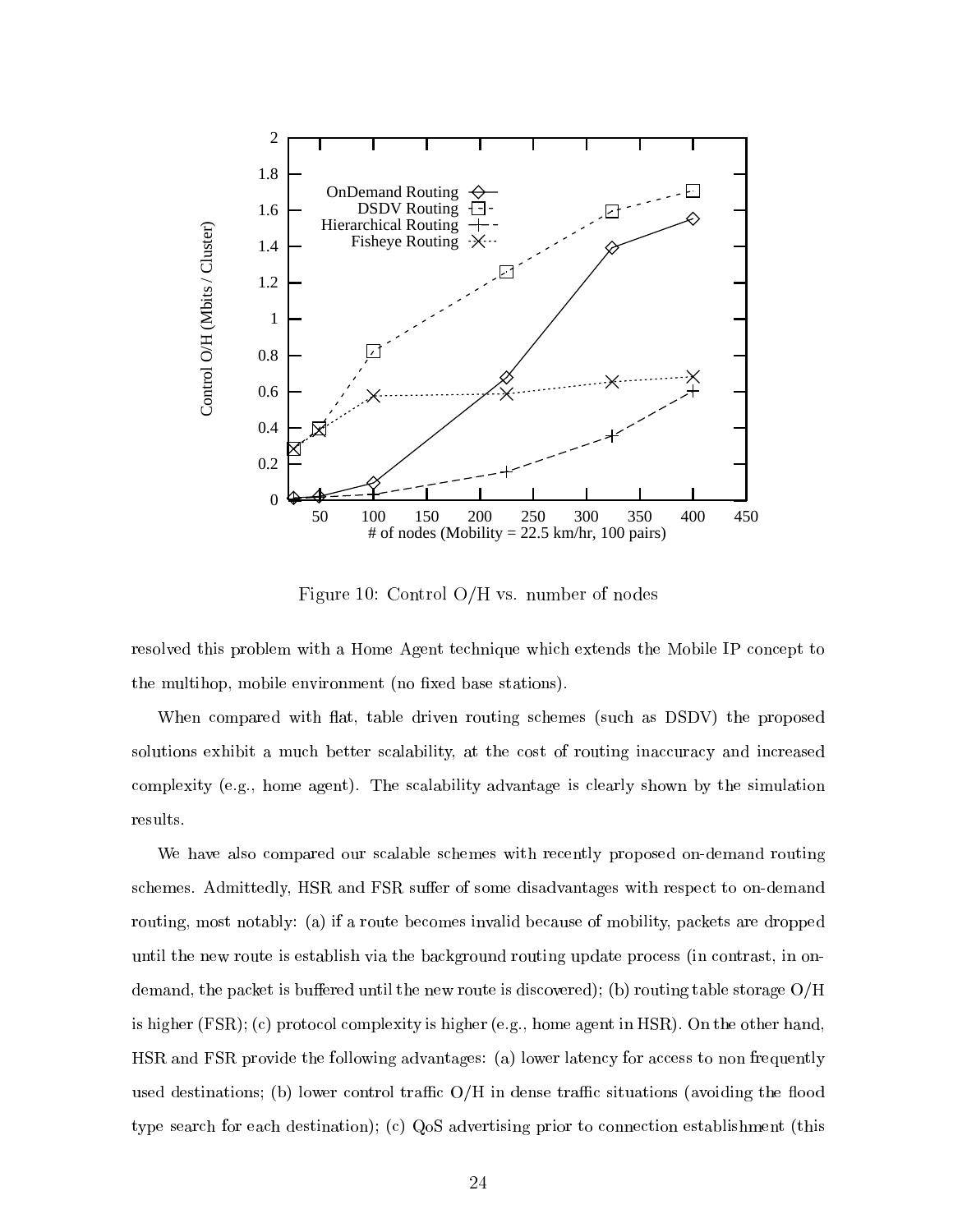is particularly useful for acceptance control in real time traffic environments).

Via simulation, we have compared HSR, FSR, DSDV and on-demand routing. We have explored only a small set of the properties and tradeoffs. Yet, the simulation results clearly indicate the inadequacy of flat, table driven routing as the number of nodes grows. Also, clear is the increase of on-demand control overhead as the number of connections grows (i.e., the traffic pattern becomes dense). Higher delays are noticed in on-demand, while higher packet loss rates are observed in HSR, as expected.

The main conclusion that can be drawn from these studies and experiments is that all the above schemes offer different, competitive and complementary advantages and are thus suited for different applications. A promising direction of future research is the integration of hierarchical, table driven (perhaps Fisheye) concepts with on demand routing concepts to generate routing strategies that can perform consistently well across various application domains.

# References

- [1] M. Bergamo et al. "System Design Specification for Mobile Multimedia Wireless Network (MMWN) (Draft)", DARPA project DAAB07-95-C-D156, October 1996
- [2] J. Broch, D. Johnson and D. Maltz. \The Dynamic Source Routing Protocol for Mobile Ad Hoc Networks" IETF, Internet Draft, draft-ietf-manet-dsr-00.txt, March 1998
- [3] T.-W. Chen, M. Gerla. "Global State Routing: A New Routing Schemes for Ad-hoc Wireless Networks", IEEE ICC'98, June 1998
- [4] C.-C. Chiang, H-K Wu, Winston Liu, and Mario Gerla. "Routing in Clustered Multihop, Mobile Wireless Networks", The IEEE Singapore International Conference on Networks, pp.197-211, 1997
- [5] M. S. Corson and A. Ephremides. "A distributed routing algorithm for mobile wireless networks" ACM-Baltzer Journal of Wireless Networks, 1:61-81, January 1995
- [6] M. Gerla and J. Tsai. "Multicluster, mobile, multimedia radio network", ACM-Baltzer Journal of Wireless Networks, pp.255-265, 1995
- [7] Z. J. Hass. "A new routing protocol for the reconfigurable wireless networks", IEEE ICUPC'97, October 1997
- [8] Z. J. Hass. "The Zone Routing Protocol (ZRP) for Ad Hoc Networks", IETF, Internet Draft, draft-zone-routing-protocol-00.txt, November 1997
- [9] C.R. Lin and M. Gerla. "Asynchronous multimedia multihop wireless networks", IEEE INFOCOM '97, April 1997
- [10] K. K. Kasera and R. Ramanathan. \A Location Management Protocol for Hierarchically Organized Multihop Mobile Wireless Networks", IEEE ICUPC'97, October 1997